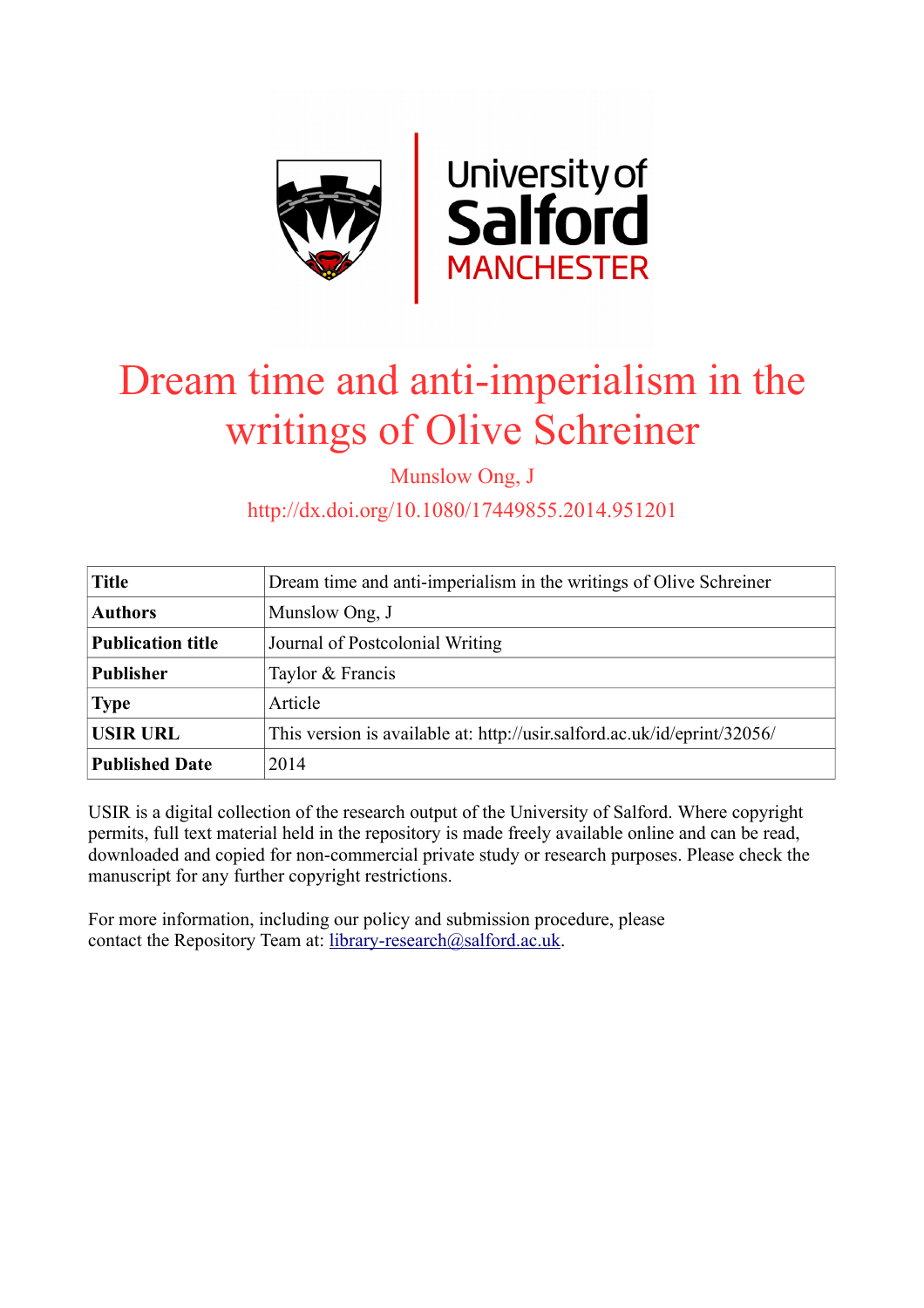## **Dream time and anti-imperialism in the writings of Olive Schreiner**

Jade Munslow Ong<sup>\*</sup>

*University of Salford, UK*

## **Abstract**

This article explores how Olive Schreiner utilizes politicized modernist aesthetics, specifically the manipulation of time through allegory and dream, to resist structures of empire. The claim that Schreiner's work should be received and analysed as modernist builds on recent work in global modernist studies that views modernisms as multiple, and occurring across various temporalities and geographies, whilst responding to the drive in postcolonial studies to reshape modernism with an awareness of empire. Analysis of the repetitive dream cycles within and across Schreiner's texts reveals how she disrupts the conventional chronologies and associated ideologies introduced by colonizers in South Africa in ways that can be interpreted as modernist. Beginning with close readings of the opening scenes in the novels *Undine: A Queer Little Child* (written 1870s) and *The Story of an African Farm*  (1883), the article then considers the role of alternative temporalities associated with dreams in the short allegory "Three Dreams in a Desert" (1887), to suggest that Schreiner's "dream time" offers a form of postcolonial resistance to the imposed "imperial clock time" of life under colonial rule.

**Keywords:** Olive Schreiner, time, modernism, dream, allegory, postcolonial

1

<sup>\*</sup> Email: J.MunslowOng@salford.ac.uk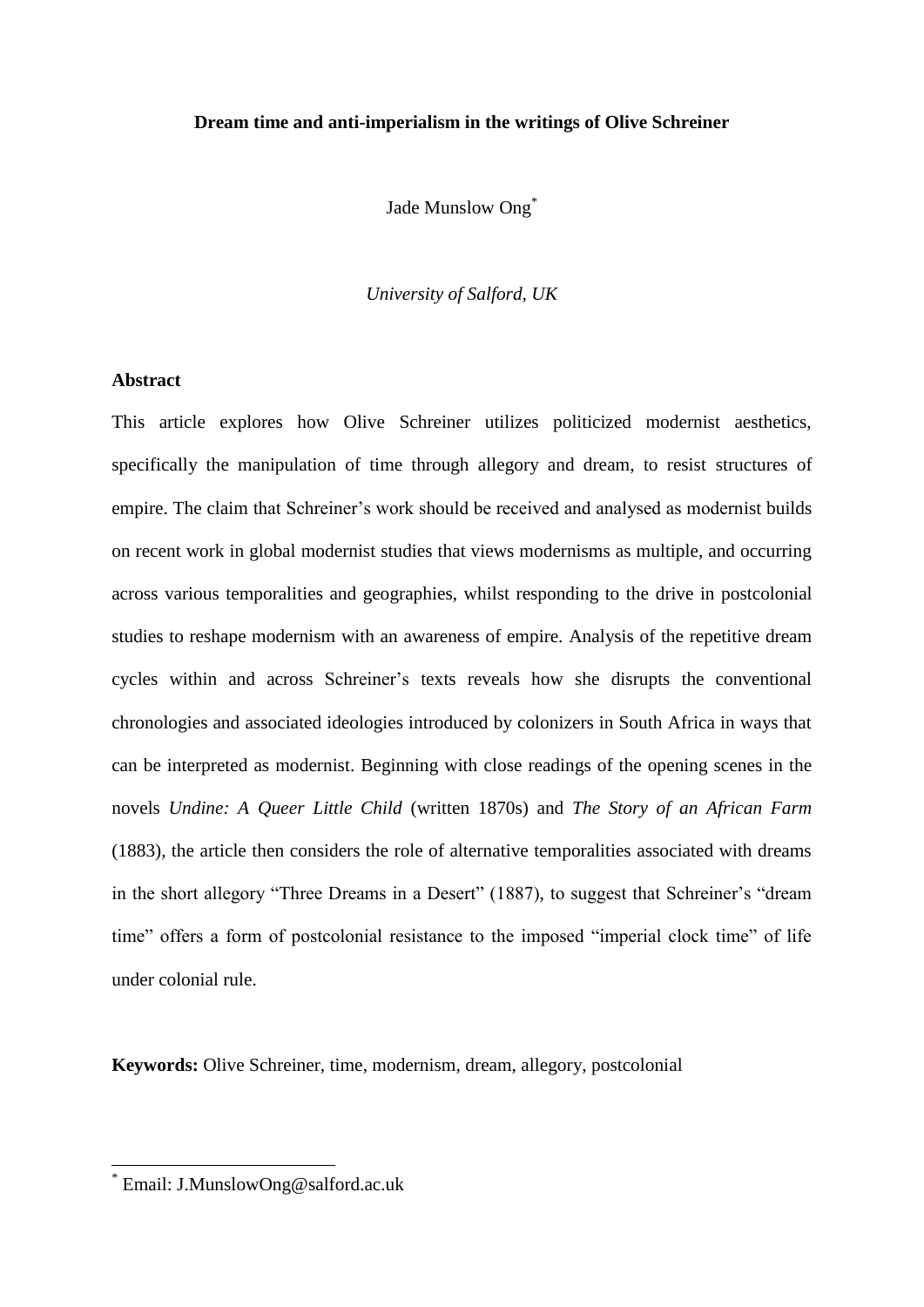## **Introduction**

It may seem surprising to consider the writings of Olive Schreiner (1855–1920) in the context of an investigation into intersections of modernism and postcolonialism. Her literary outputs are more commonly included in analyses of Victorian, New Women or colonial writers, as she began writing all three of her novels, and various allegories, whilst living in South Africa in the 1870s, and the texts examined in this article were published or abandoned by 1887 (when she returned to South Africa after eight years in England).<sup>1</sup> Time-bound and centreperiphery models used to identify literary movements would position Schreiner outside of the times and/or spaces traditionally associated with modernist and postcolonial literatures and cultures.<sup>2</sup> Despite this, I argue that attempting to read Schreiner's work in ways that privilege dominant Victorian literary modes, in particular realism, cannot fully account for the ways that her texts break with tradition in terms of form and argument. This approach is informed by Adam Barrows's suggestion that the "dominant aesthetic tendency of modernism" to experiment "with the representation of human temporality in ways that would radically alter prevailing aesthetic forms" is linked to the processes of imperialism (2011, 2).

That Schreiner's writings should be interpreted in line with modernist innovation becomes evident in the opening pages of *Undine: A Queer Little Child* (1929) and *The Story of An African Farm* (1883), and in the allegory, "Three Dreams in a Desert" (1887), all of which use non-realist forms to explore alternative temporal experiences as a way of critiquing empire. David Leon Higdon describes time in realist novels by authors such as Walter Scott, Jane Austen and George Eliot as "process time", linear chronology that "continually unfolds and encourages development through successive stages culminating in a specific result. Time thus stresses a process and its underlying causality" (1977, 4). Methods of interpreting Schreiner's work that privilege this model serve to diminish the political and aesthetic achievements of her writings, and yet Schreiner scholarship has been dominated by attempts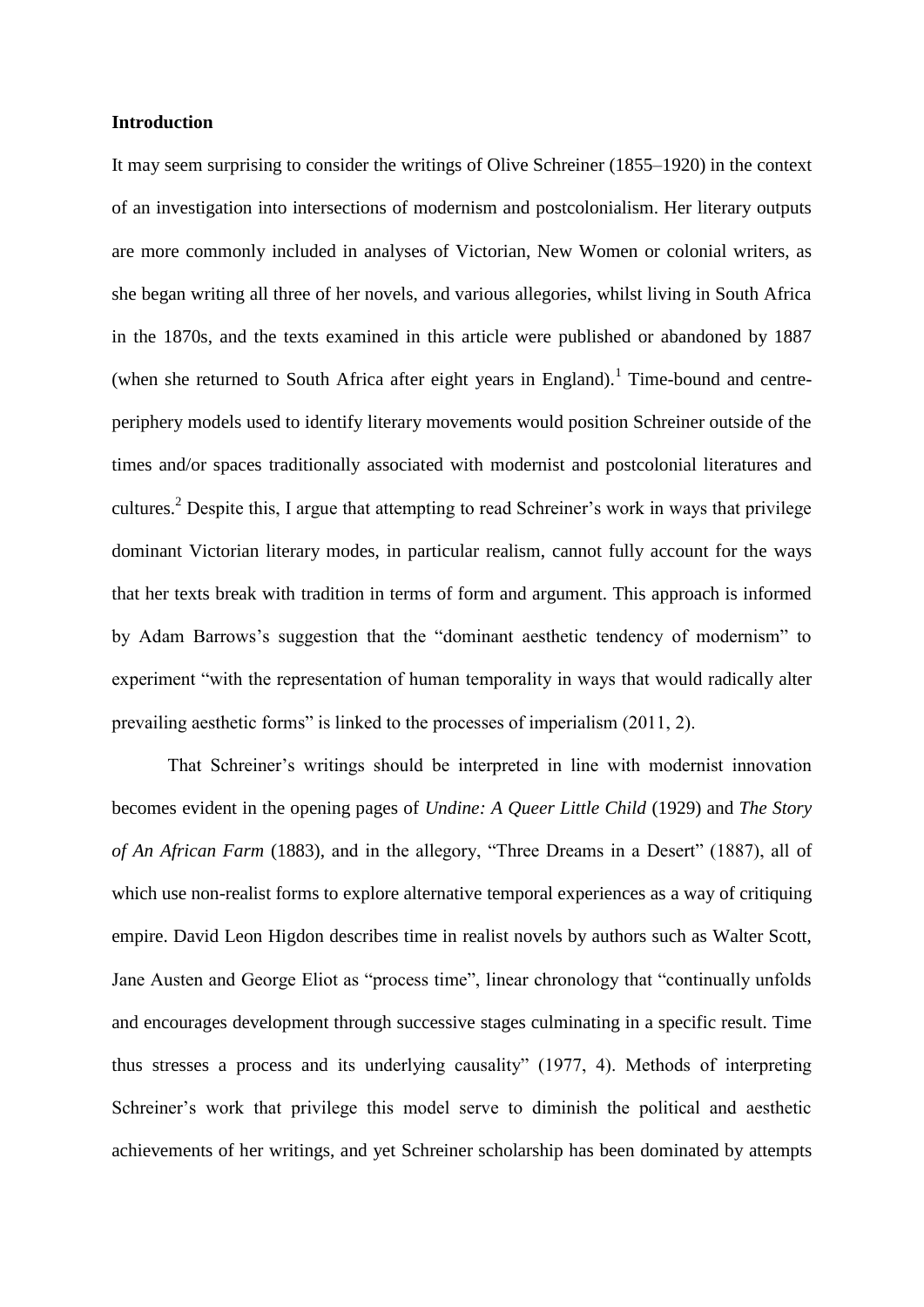to read her novels in these, or similar, terms. The need to prise Schreiner's writings "loose from the conventions of the realist Victorian novel" as they will always provide a "failed example of this [form]", is highlighted by Liz Stanley, who refers to *Undine* as an "experimental and non-realist novel conceived on structural lines" that needs "rethinking with this in mind" (2002, 59). Stanley does not attempt this type of analysis herself, and so this article responds to her call by arguing that Schreiner's texts experiment with time in ways that can be interpreted as modernist, particularly as they counter linear, chronological and causal patterns that in Victorian culture were regulated by the clock, and used to shape the realist novel.

All of Schreiner's literary works show evidence of her attempts to find narrative forms that could more accurately represent her anti-imperialist politics than the triple-decker novel structure dominant in the Victorian period. On 29 June 1896 Schreiner wrote to her friend, the prominent Cape liberal, John X. Merriman, that: "strange as it may seem I have a most peculiar antipathy to novels" (*Olive Schreiner Letters Online*). This is reflected in the fragmented forms of both *Undine* and *African Farm*, neither of which conform to the realist mode, as well as in Schreiner's preference for the allegorical short story, which she uses to emphasize the intensity of feeling, introspection, encounters, flexibility and open endings, that the traditional marriage or death plot novel could not always encompass. In an earlier letter, from February 1888, this time to the editor Ernst Rhys, Schreiner wrote: "Sometimes I find by throwing a thing into the form of an allegory I can condense four or six pages into one, with no loss but a great gain to clearness" (*Olive Schreiner Letters Online*). For Schreiner, this clarity might be productively thought of as the ability to express radical politics at the level of content and form.

Since the publication of Fredric Jameson's "Modernism and Imperialism" (1990), consideration of the significance of empire in the context of modernism has gained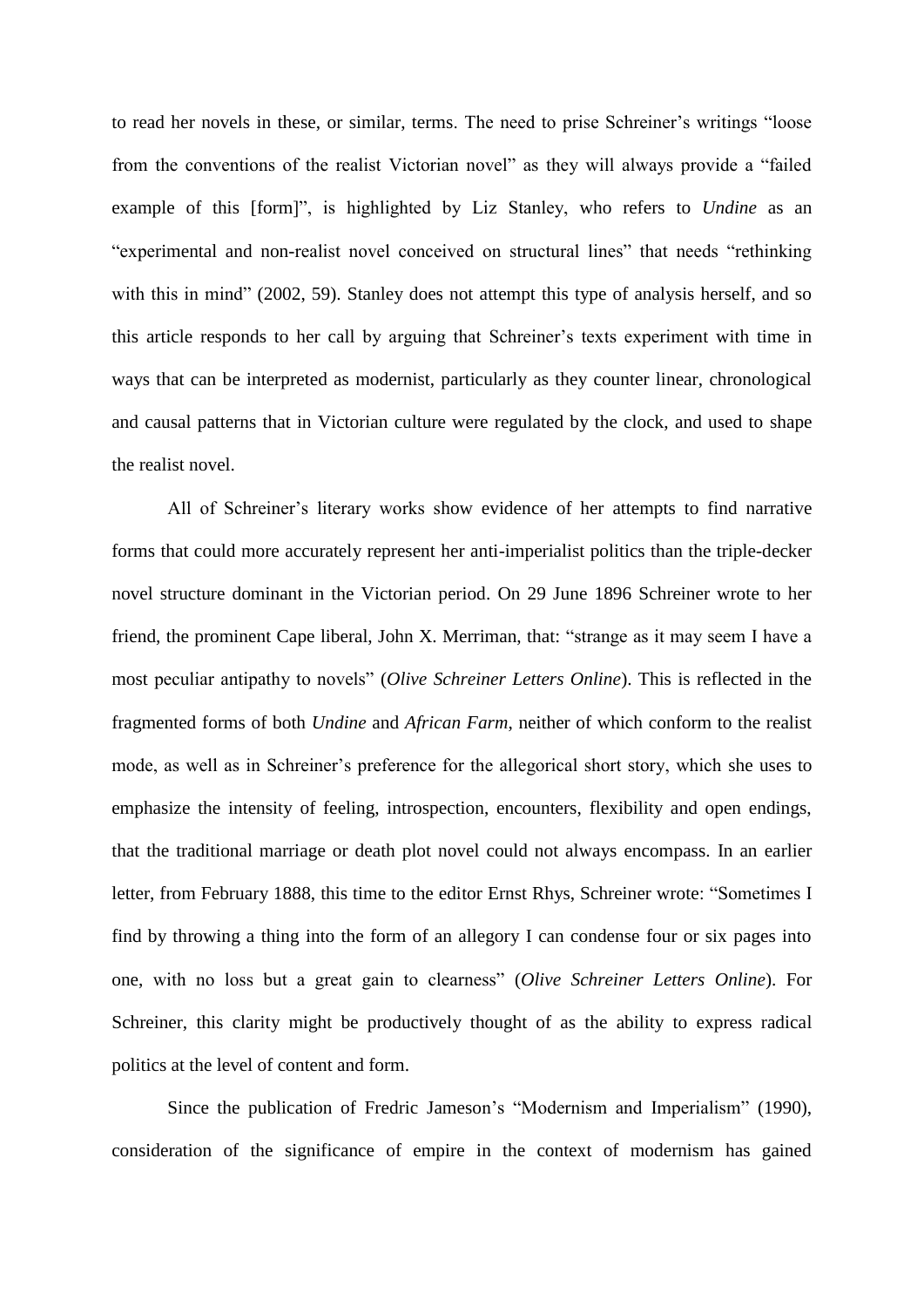momentum (Booth and Rigby 2000; Childs 2007; Patke 2013), and fed into concepts of "global modernisms" outside of early-20th-century Euro-American locations (Stanford Friedman 2006; Doyle and Winkiel 2005; Wollaeger and Eatough 2012). In line with arguments made by these scholars and others, this article challenges temporally- and geographically-bound views of modernism by offering a case study on Schreiner, whose literature does not fit into genealogies of development hitherto mapped by scholars of European, or even African, modernisms. Although Tim Woods's chapter in the *Oxford Handbook of Modernisms* works to legitimize and validate forms of African modernism, his analysis reveals a commitment to the view that African modernisms could only occur after, and as a result of, European innovation (Woods 2010, 926–941). Thus European engagement with African forms is seen as an adoption of the "primitive", and African modernisms are deemed to come *after* Euro-American incarnations. This sense of belatedness and causality pervades scholarly work in this area, as the editors of the *Oxford Handbook of Modernisms*  show:

It is not just that modernism is influenced by "other" cultures  $-$  a view that does little to destabilise the centre-margin binary – but that it is completely overhauled by writers and artists who re-create and re-deploy modernism in their own culturally specific terms and for their own distinctive purposes. (Brooker et al. 2010, 12)

Whilst this assertion performs important work in terms of recognizing the radical potential of modernisms from outside of Western Europe and the USA, it does not account for an antidevelopmental narrative that challenges the primary status of the west.

A reading of Schreiner as a modernist writer calls into question what constitutes modernist practice. Although dreams have been an object of study within modernist and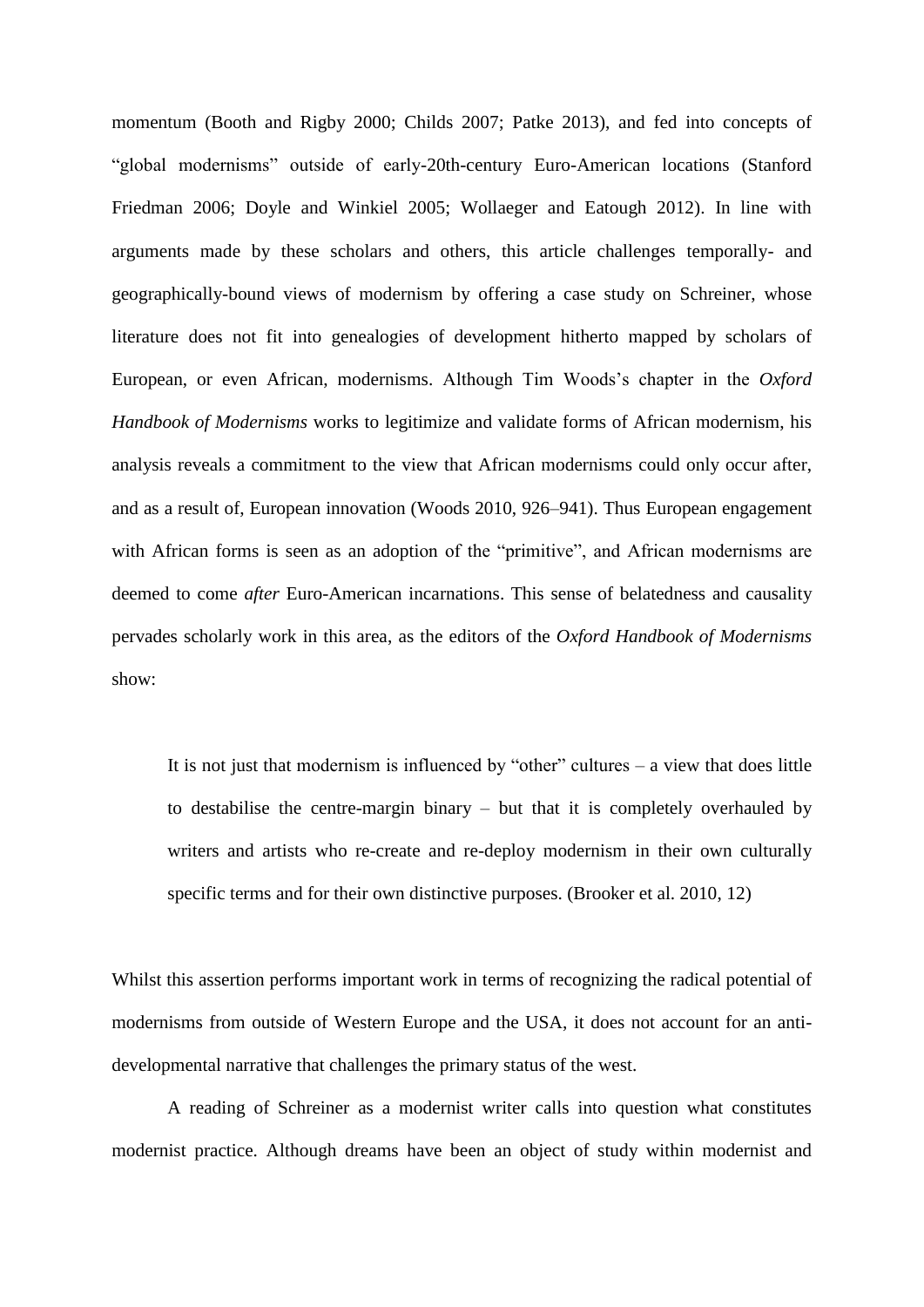postcolonial scholarship, and allegory has prevailed as a dominant mode in colonial and postcolonial writing, the connection between modernism and allegory may not seem so obvious. Only recently has Rajeev Patke made the case for considering the relationship between the two in the context of an investigation into correlations and continuities between modernist and postcolonial literatures (2013, 108–112). In line with more traditional approaches, however, Jameson appears to read modernism and allegory as separate:

If allegory has once again become somehow congenial for us today, as over against the massive and monumental unifications of an older modernist symbolism or even realism itself, it is because the allegorical spirit is profoundly discontinuous, a matter of breaks and heterogeneities, of the multiple polysemia of the dream rather than the homogenous representation of the symbol. (1986, 73)

The association of modernism with the totalizing effects of the symbol, and allegory with splintered dream, may appear problematic for a consideration of Schreiner's allegorical writings as modernist. However, in "Modernism and Imperialism", Jameson famously suggests that modernist literature is marked by the "spatial disjunction" of life in the metropolis with life in the colonies and that "as artistic content it will now henceforth always have something missing about it" (1990, 51). Re-reading Jameson's dream-allegory alongside this account of the impact of empire on modernist literature reveals that both are described as fragmented. It is this fragmentary nature of dream-allegory that enables Schreiner to respond to and challenge the structures of empire, in ways that move beyond the conventions of linear, teleological, realist texts.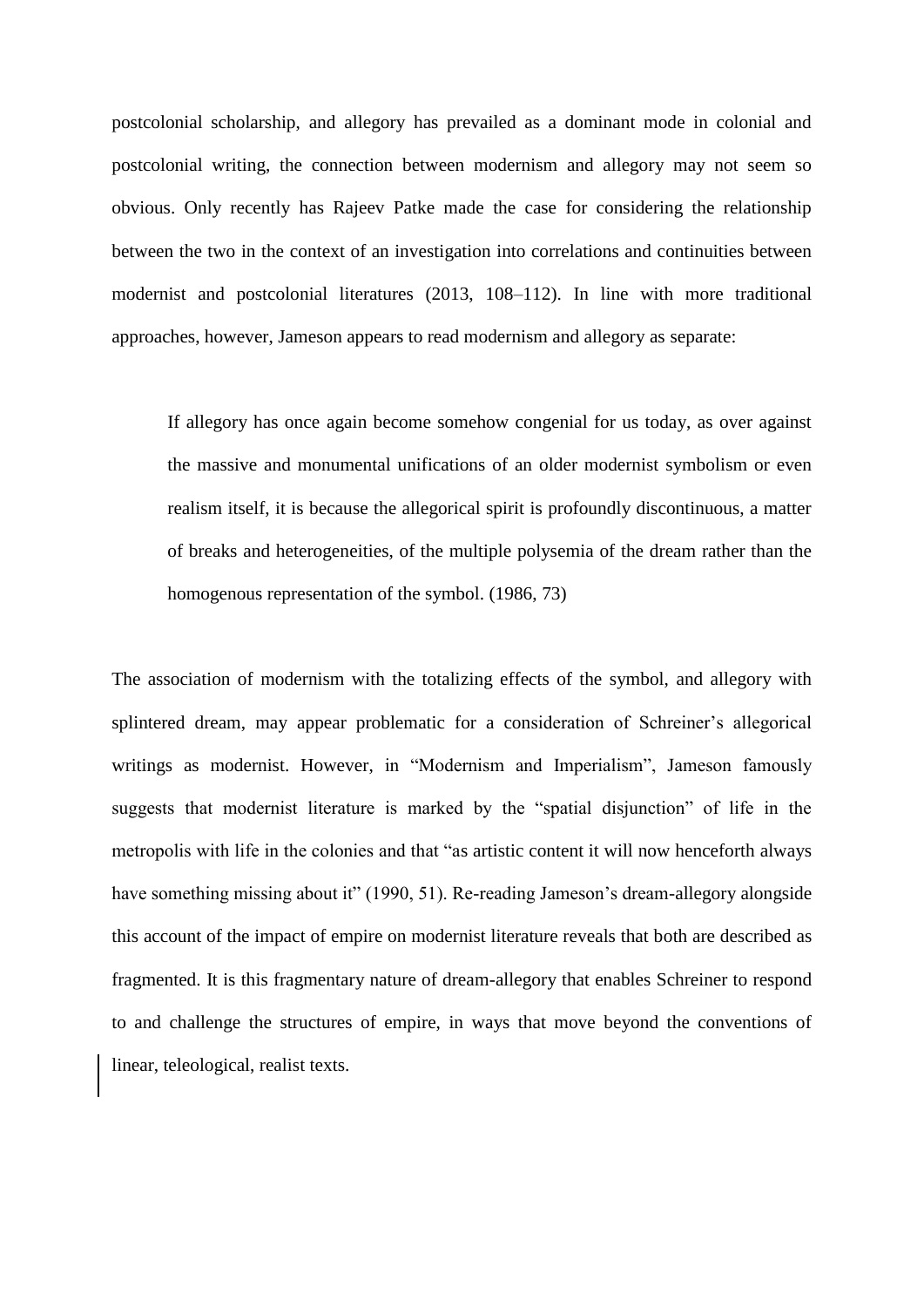## **Imperial clock time**

The title of this section is informed by the work of historian Giordano Nanni, who has recently explored the relationship between empire and time. He explains that:

Time is a dimension through which the fundamental tenets of a culture are learnt, disseminated and held to be true. As such it provided one of the key standards of knowledge and models of behaviour against which Europeans sought to reform their Others in the colonies – operating simultaneously as a category for establishing the cultural and racial inferiority of local populations and as a channel for reforming the latter into so-called modern, civilised and Christian subjects. (2012, 13)

Nanni illustrates how the processes of colonization involve concomitance between the introduction of western methods for telling the time, the spread of Christianity through missionaries, and the organization of labour and worship. "Imperial clock time" then, is a phrase I use to refer to the limitations and associated ideologies imposed by structures such as the seven-day week and chronological methods for telling the time in the colonies. Counter to this, the non-linear manipulations of time through allegory and dream that occur in Schreiner's writings can be seen to challenge the principles and behaviours determined by the colonial powers in South Africa.

The ticking clock scenes in *African Farm*, and to a lesser extent, *Undine*, have provided focal points for scholars keen to uncover the meanings generated by the experimental temporalities of Schreiner's work. In Joyce Avrech Berkman's reading of *African Farm*, the clock evokes "the terror of God's judgement" (1989, 48); Anne McClintock suggests it is "a grotesque fetish of Victorian industrial progress" (1995, 278); Gerald Monsman considers that "the deadly divinity of moon-as-watch emphasizes human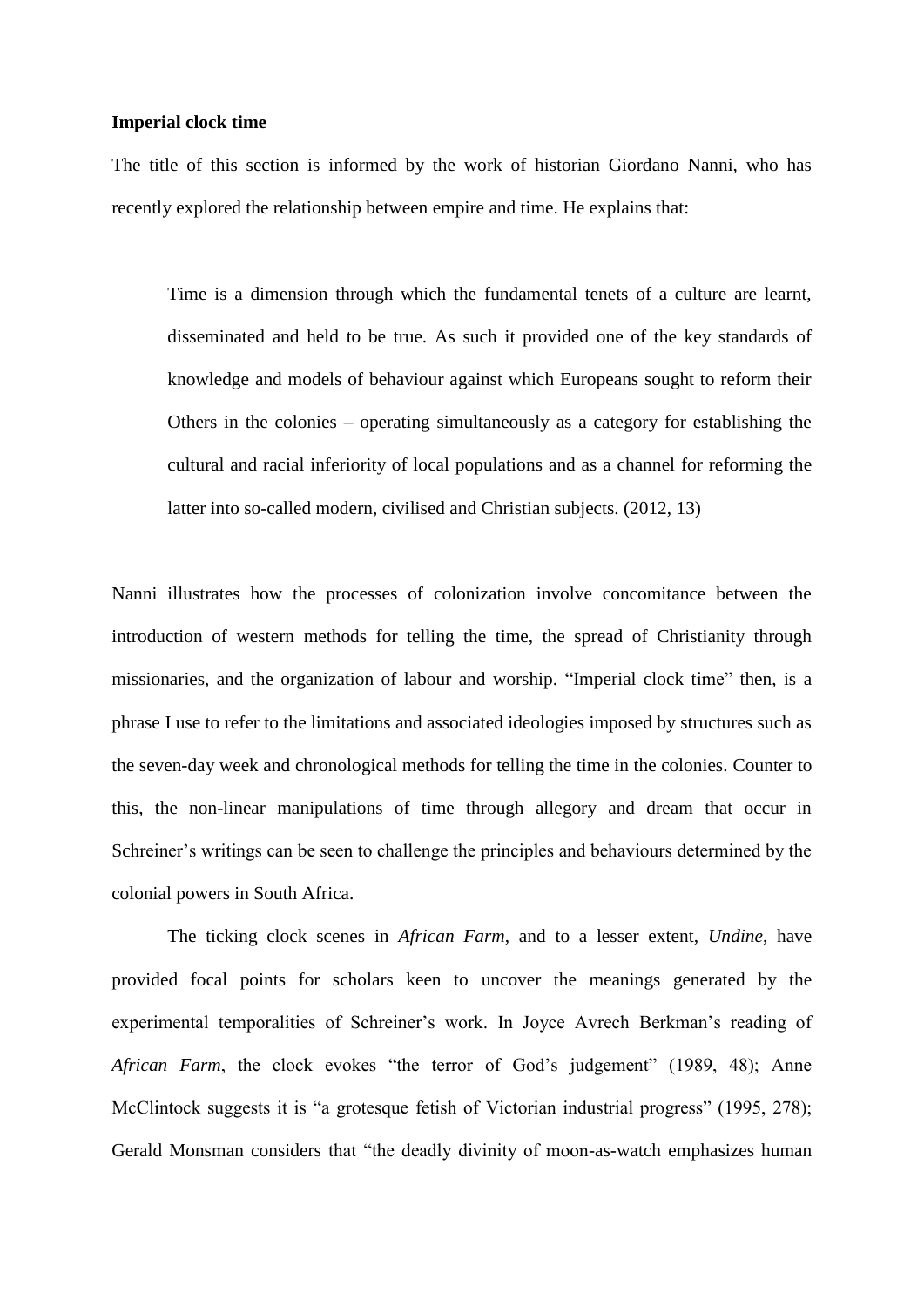defects and damns humanity for them" (1991, 55); whilst for Patricia Murphy, the watch is "associated with patriarchal heritage" (2001, 196). These readings illuminate the freethinking, socialist and feminist aspects of Schreiner's radicalism. What they do not fully account for, however, is how the antipathy towards European methods for structuring and organizing time shown in Schreiner's writings, can also be interpreted as specifically antiimperialist.

Temporal and spatial concerns are united in the opening line of *African Farm* as "The full African moon poured down its light from the blue sky into the wide, lonely plain" (Schreiner 1998, 1). The moon, as marker of time, is associated with the land through light. This conflation expresses anti-colonial impulses, because where Nanni notes that western calendars and clocks sought to imitate patterns indicated by the sun (2012, 50), Keletso Atkins reveals that in the nineteenth century, native African methods for telling the time often relied on the moon (1993, 80–83). The suggestion here then, is that temporality in the novel does not adhere to "imperial clock time", but rather appears as what I call "dream time", an aesthetically and politically progressive non-linear allegorical mode that works to undermine colonial control. Although the landscape revealed by the bright moon is a fairly realistic depiction of the semi-desert karroo regions of South Africa, it also has deeper allegorical meanings expressed through its chronotopic significance. A sense of limitation is created by the underdeveloped and dusty "dry, sandy earth, with its coating of stunted 'karroo' bushes a few inches high, the low hills that skirted the plain" (Schreiner 1998, 1). The Victorian ideal of history as progress cannot find a place here, where the arid surroundings are marked by struggle and decline, and so this description presents a view of history disassociated from the realist mode, in which time is neither chronological, nor developmentally progressive.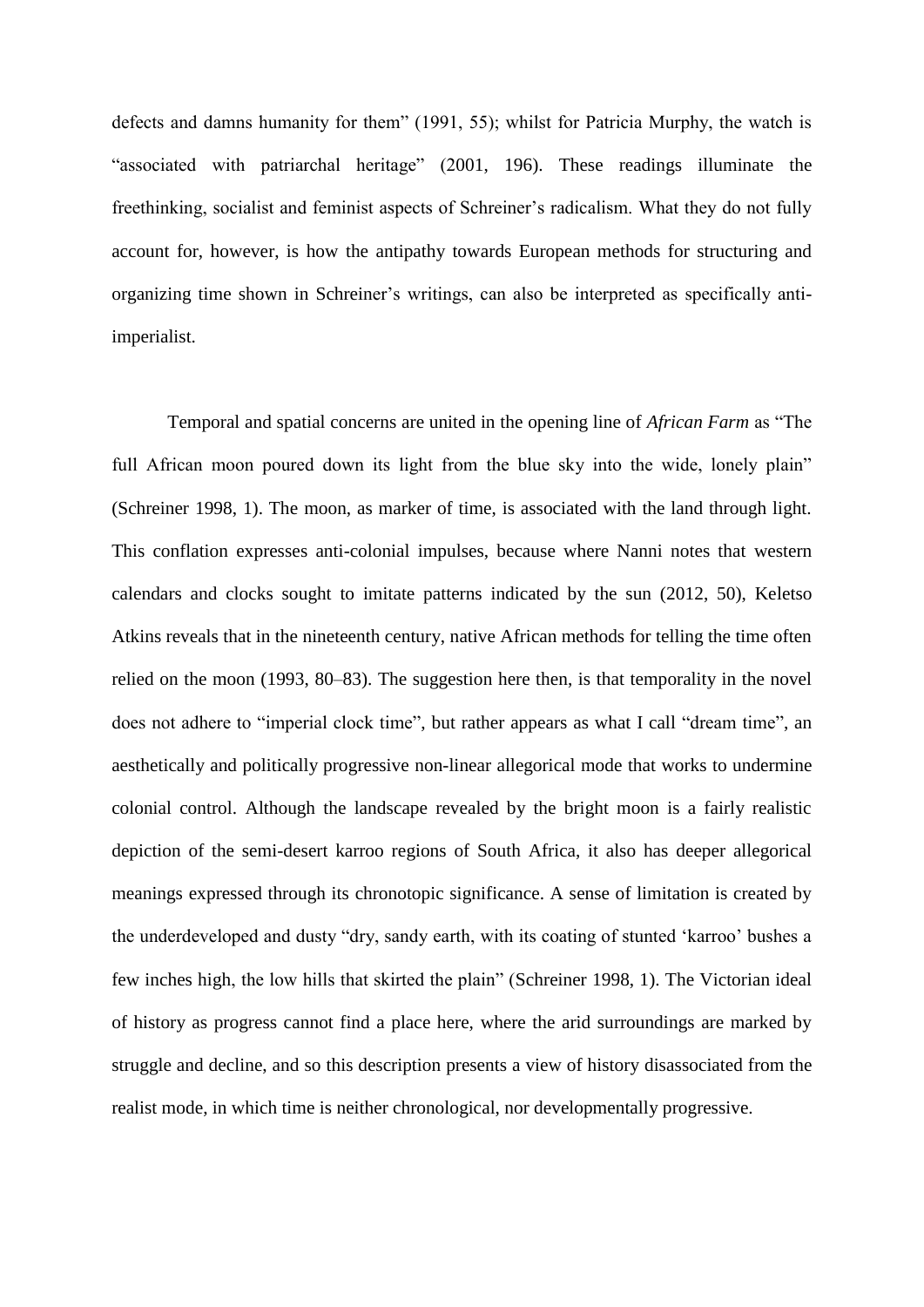Time is allegorized as space in *African Farm*, as the "solemn monotony of the plain" referred to in the opening line of the second paragraph introduces the idea of a tedious, unvaried temporal experience, which is "broken" by a man-made imposition on the landscape: "a heap of round ironstones piled one upon the other, as over some giant's grave" (1998, 1). Death causes disruption and fragmentation, and is presented on a grand scale here, so that the "giant's grave" overlooks the roofs of the farm outbuildings that show "every rib in the metal" (1). These images can be viewed in light of Walter Benjamin's key contentions that "in allegory the observer is confronted with the *facies hippocratica* [death's head] of history as a petrified, primordial landscape" and that "allegories are, in the realm of thoughts, what ruins are in the realm of things"  $(2003, 166, 178)$ .<sup>3</sup> Schreiner and Benjamin share an investment in undermining accounts of history as a continuum of progress that culminates in religious salvation. However, where for Benjamin, in this early study at least, allegory has limited political utility, for Schreiner, the skeletal buildings and grave of stones provide images of decay and interrupted experiences of time that hint at a discarded past with the potential to reveal a perspective other than that of the ruling colonial powers. The interactions between nature and human experience are further shown in the similarities between the colonial homestead's "bare red walls", and the garden, which is "a bare patch of sand and two straggling sunflowers" (Schreiner 1998, 1). Taken together, the karroo and the deteriorating homestead comprise a chronotope of time as space, where the emptiness or "bareness" of the objects that should have been symbols of colonial power and authority, forms an allegory of the effects of colonization on experiences of time. The fragments of the past that litter Schreiner's allegorized landscape interrogate the imperialist narratives of progress that work to erase the violence of colonization from cultural memory.

Schreiner presents death in nature to counter narratives of progressive human history used in Victorian imperialist, evolutionary, industrial and religious rhetoric, as well as to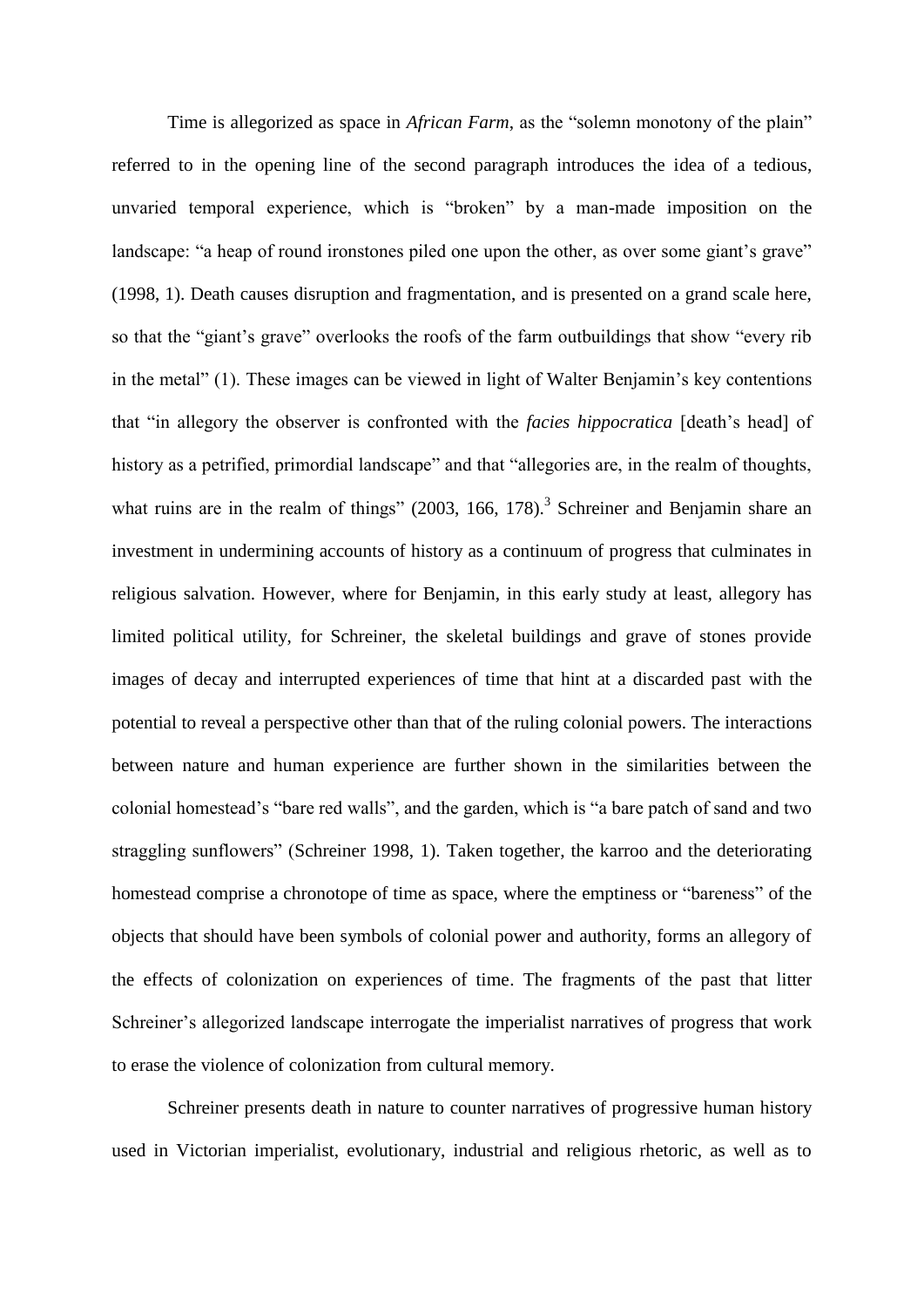challenge any view of human experience as unaffected by natural processes. For Benjamin, allegory is "at home in the Fall" (2003, 234), with the potential to disrupt and analyse the seeming coherence of the temporal experiences associated with modernity. Death marks a shift here, rather than a final cessation. This conception of allegory draws attention to historical acts, and, in Schreiner's novel, enables her to demonstrate the ways that imperialism attempts, and fails, to distance natural processes from human experience – such as in the use of mechanical clocks that *approximate* the sun's time to regulate colonial labour (Nanni 2012, 50). Schreiner's postcolonial impetus is shown through metaphorically significant shades of light and dark as the glimmers of brightness in the night-time setting suggest genuine hope. So the African moon fills the sky with a "white light" and "quite peculiar brightness"; "a clump of prickly-pears lifted their thorny arms, and reflected, as from mirrors, the moonlight on their broad, fleshy leaves"; and the rib-like roofs are "burnished silver" (1998, 1). Past, present and future coincide here as the potential for alternative experiences of time and escape from the limitations of colonial life, are shown through the brightness of the landscape and the upwards-reaching plants. Schreiner displays death and struggle through allegory to break apart western accounts of history, working through the concerns of the present as a way of reaching towards alternative, postcolonial futures.

The similarities between *Undine*, Schreiner's first novel, and *African Farm*, are immediately obvious, as the opening lines of *Undine* describe the "cold white light of an almost full moon" (1972, 2) shining down on a landscape of "red sand, great mounds of stones, and bushes [ … ] an old Dutch farmhouse built of the brightest red brick to match the ground and stones; an old stone wall broken down here and there at irregular intervals" (1). In both novels, the child protagonists, Lyndall and Waldo in *African Farm*, and the titular protagonist in *Undine*, are awake in these night-time settings, where the potential offered by the alternative temporality of the chronotopic landscapes is accessible to two of the three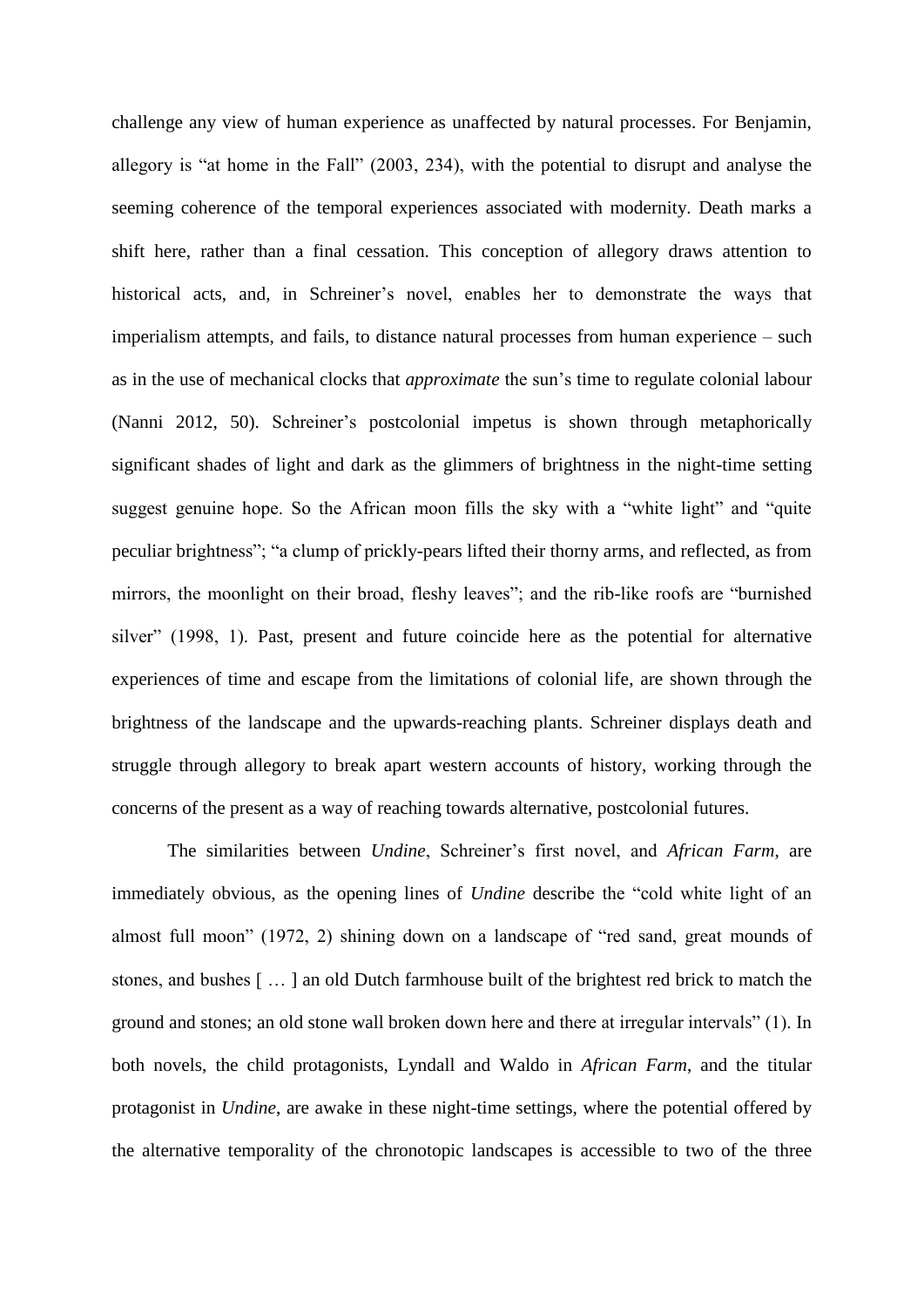characters. Lyndall is open to different ways of being and thinking, signified by the way she stretches her limbs out in bed and "looked at the moonlight that was bathing them" (1998, 2). Undine too, sits outside in the light of the moon, "busy cogitating" (1972, 2). Waldo, however, lies petrified in the dark, "door and shutter were closed, not a ray of light entered anywhere" (1998, 2), listening to sound of a ticking clock. He is trapped in a waking nightmare within the colonial homestead, without access to the dreamlike scenery outdoors.

The repetition within and across Schreiner's writings illustrates how chronological accounts of time are associated with imperialist principles, and the clock scenes in both novels are worth quoting at length. In *African Farm*, Waldo hears the sound of his father's hunting watch:

Tick-tick-tick-tick! One, two, three, four! He lost count presently, and only listened. Tick-tick-tick-tick!

It never waited; it went on inexorably; and every time it ticked *a man died!* He raised himself a little on his elbow and listened. He wished it would leave off.

[ … ]

"Dying, dying, dying!" said the watch; "dying, dying, dying!"

He thought of the words his father had read that evening – *"For wide is the gate and broad is the way, that leadeth to destruction, and many there be which go in thereat."*

"Many, many, many!" said the watch.

[ … ]

The boy lay with his eyes wide open. He saw before him a long stream of people, a great dark multitude that moved in one direction; then they came to the dark edge of the world, and went over.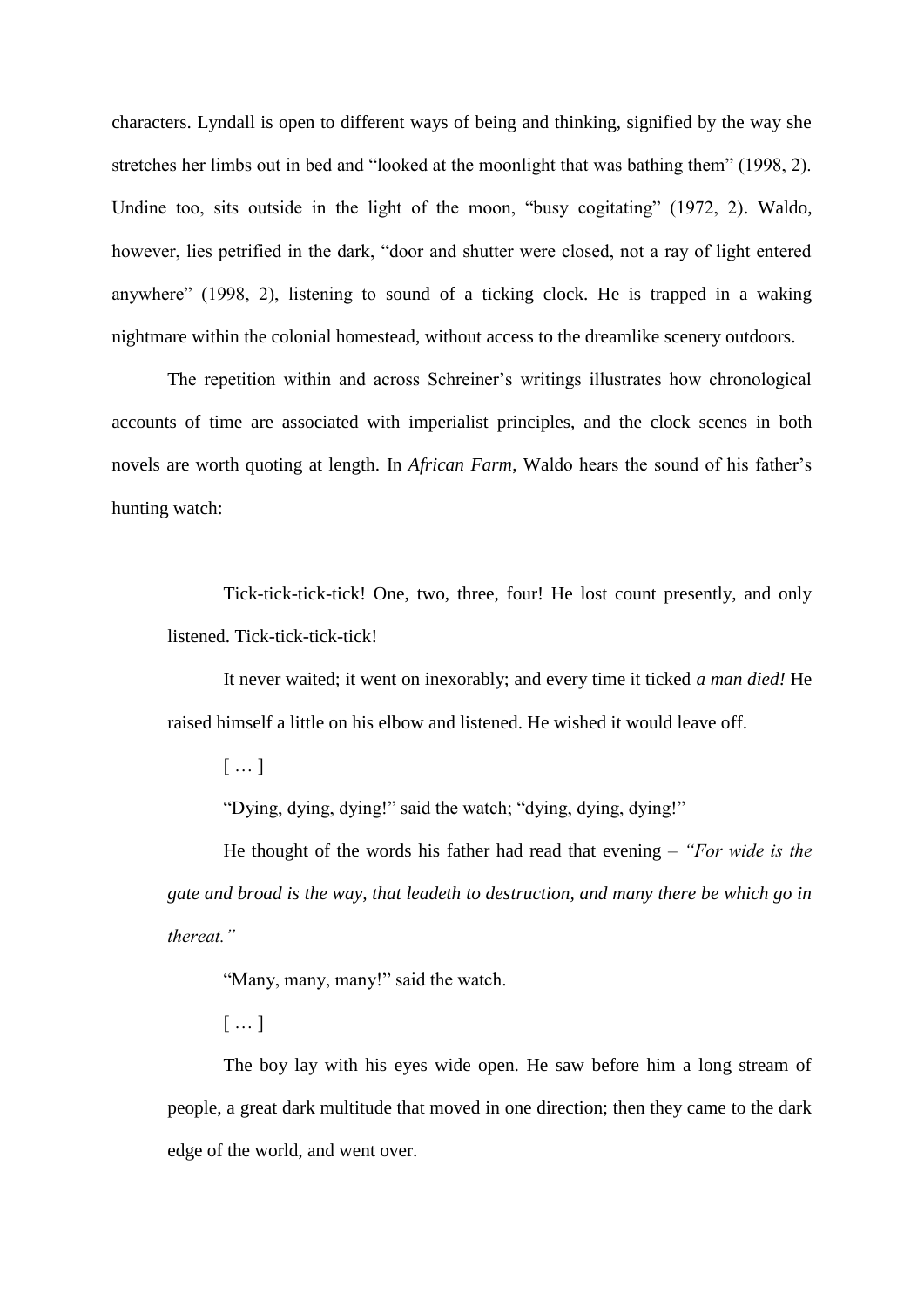[ … ]

And the watch said, "Eternity, eternity, eternity!"

"Stop them! Stop them!" cried the child.

And all the while the watch kept ticking on; just like God's will, that never changes or alters, you may do what you please. (1998, 3–4)

In *Undine*, the protagonist is told to stop come inside for prayers. Here, the clock drowns out all other thoughts:

"Another week gone, another day gone. What have you done? We never come back, we moments; we fly, but we never return, never, never, tick, tick. What have you done with us? If you do the best you can with all the rest of us, you can never bring one of us back, never, never, tick, tick."

Undine tried to listen to the prayer, but the old clock's voice was louder.

"Tick, tick," cried the inexorable old clock, "what good have you ever done? How are you better able to die now than you were last week? You are nearer death, but are you ready, ready, ready, tick, tick, tick?"

Undine tried to listen to the prayer again, and she caught these words:

"Thousands, O Lord, are going to destruction every moment"

"Yes, yes, yes," said the clock, "tick, tick, hell, hell, going, going, thousands, thousands, thousands, tick, tick, tick, tick." (1972, 4–5)

Both Undine and Waldo associate the ticking clock with men and women going to hell as each of the linear, regular beats of the clock signals a perpetual forward motion in which nothing passed is retrievable. If, as Nanni suggests, the clock and the concept of the seven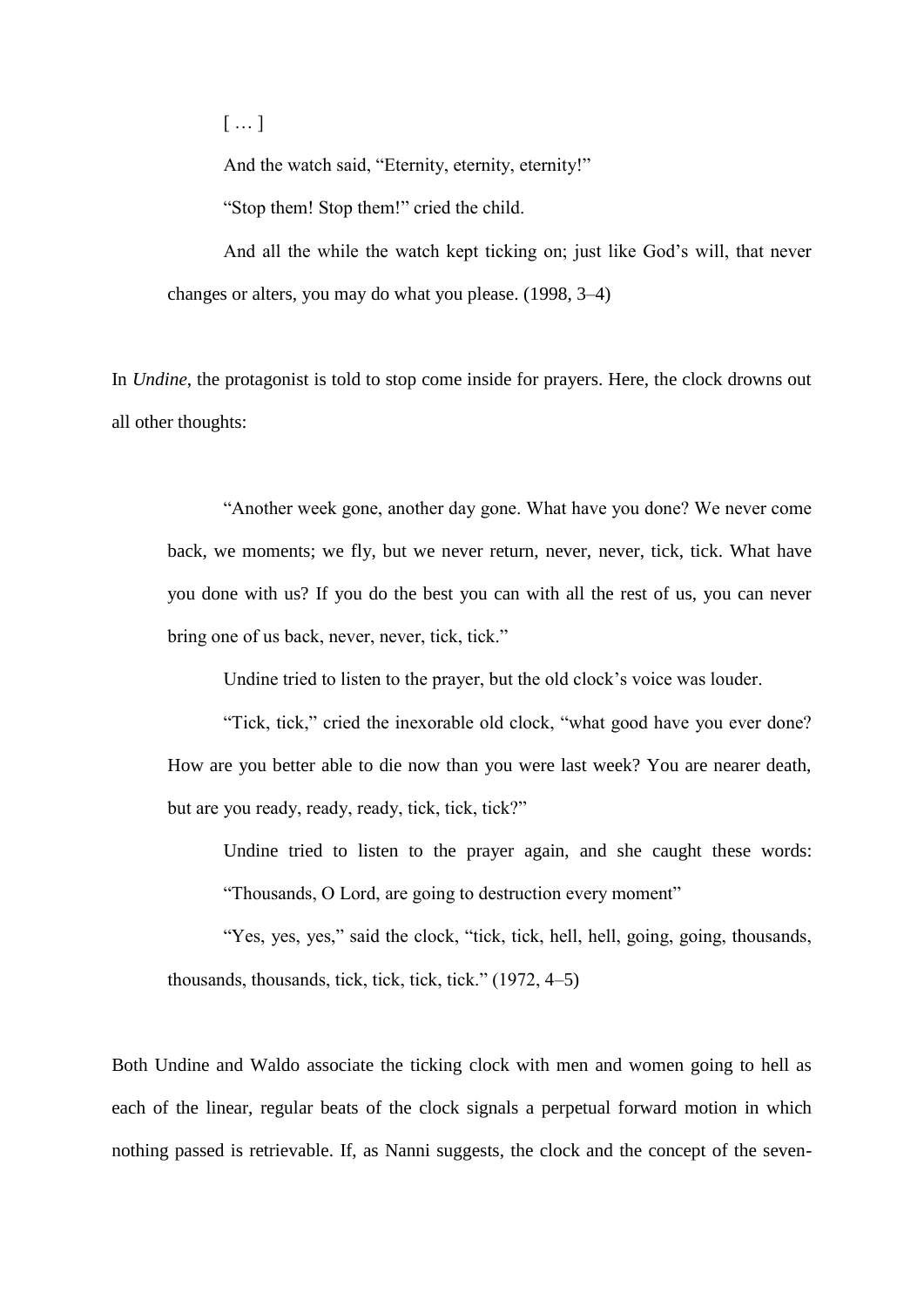day week helped to organize labour and religious practices, as well as foster a sense of connectedness between the colonies and the metropolis, then the ticking watch in Schreiner's novels illustrates the demand and strain to remain "civilized", "modern", and perpetually God- and time-aware. Enforced prayer time is conflated with the ticking clock, which delivers the same message of impending doom in both texts. The repeated "tick", which does not end with the first novel, but continues across the second, further emphasizes the march to inevitable death. These passages reveal that the history of man (measured by the clock), corresponds to natural times (measured by the moon), in that death occurs in both. Where the deaths marked by the colonial prayer-clock are oppressive and never-ending, however, the deaths marked by the moon offer greater potential for the future as the moon renews each month. Unlike in the vast farmland, where time is non-linear and regenerative, time and space in the small house are bound, governed by chronological, human methods, and the inhabitants are guided by faith in a Christian God.

The terror instilled in Schreiner's young protagonists by the ordering of time is decidedly modernist in character, though unusually, their horror stems from its association with imperial control. Peter Childs suggests that "for many modernists, it is the clock, which regulates and parcels out time, that is to blame for the tyranny of space over the psychological flow of time in the mind" (2000, 59). For example, in *A Portrait of the Artist as a Young Man*, James Joyce uses the sound of ticking to offer a vision of hell as it "went on unceasingly; and it seemed to this saint that the sound of the ticking was the ceaseless repetition of the words—ever, never; ever, never" (1973, 113); and D.H. Lawrence uses a ticking clock to create Gudrun's sense of imprisonment in *Women in Love*, as she is "confronted by the terrible clock, with its eternal tick-tack. All life, all life resolved itself into this: tick-tack, tick-tack, tick-tack; then the striking of the hour; then the tick-tack, tick-tack, and the twitching of the clock-fingers" (1987, 464). Whilst work remains to be done on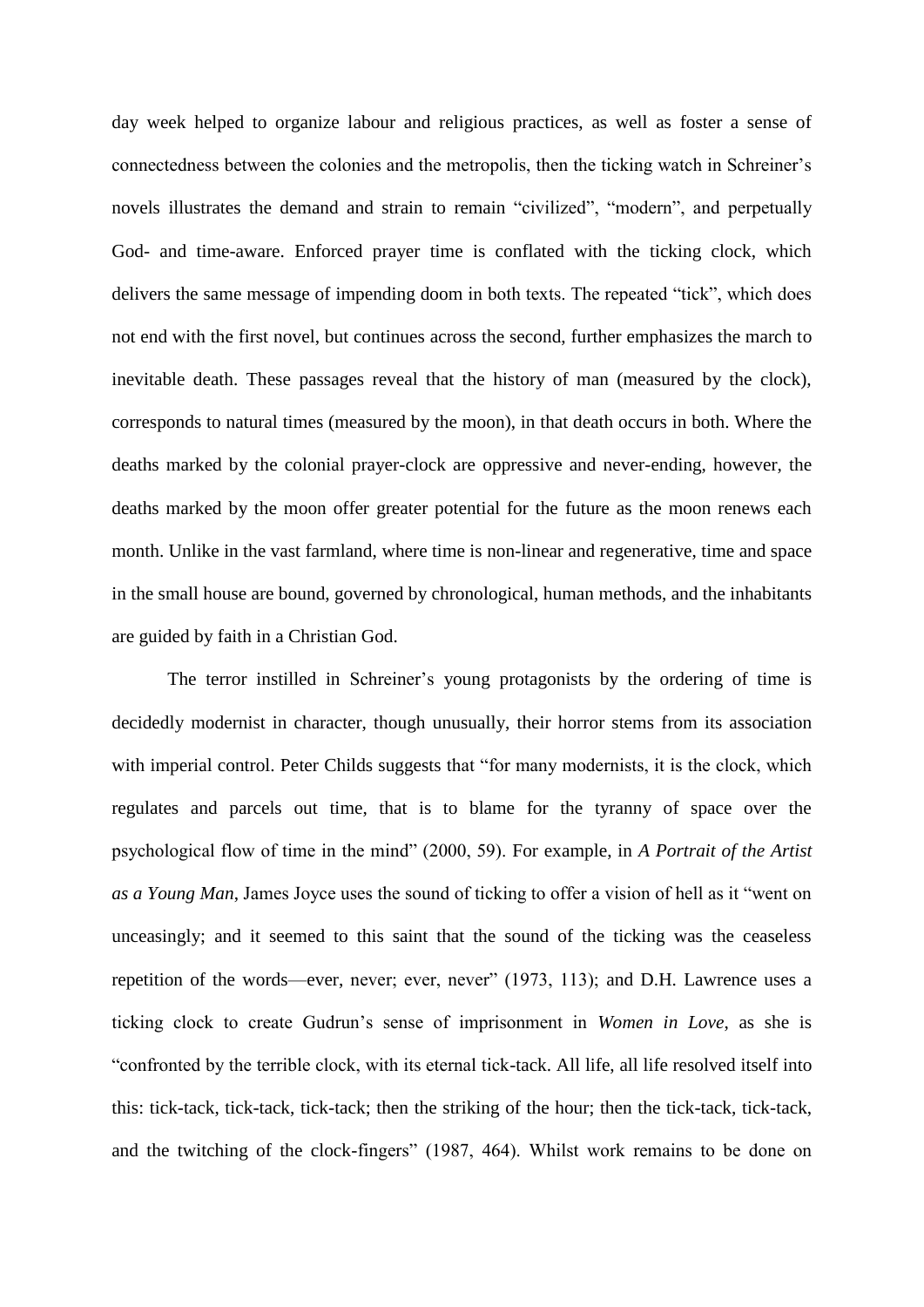Schreiner's influence on later modernist writers, these examples show correlation between Schreiner's writings and high modernist texts. Unlike these writers however, the fear instilled by the ticking clock in Schreiner's works expresses a more particular anti-colonial impulse. Waldo and Undine's reactions to the clock specifically indicate the oppressive nature of the routines of religious worship and labour in the colonies.

*Undine* provides a further critique of western methods for telling the time and associated colonial ordering of human experience by illustrating the radical potential of allegory. Nanni points out that the seven-day week "silently affirms and reactualises the underlying master narrative of Judeo-Christian mythology", as God made the world in six days and rested on the seventh (2012, 6). For this reason, it becomes a source of terror for Undine, who believes that it would be wicked to read anything other than the Bible on a Sunday, and "one of the crimes which always came back to haunt her in the dark watchful hours of the night was her having read, on one never-to-be-forgotten Sunday afternoon, a part of that story of 'The Mermaid and the Prince'"  $(1972, 20)$ .<sup>4</sup> The intertextual presence of an older allegorical form, the fairytale, which replaces the Bible (also allegorical, but in the context of missionary education read monologically), makes the important connection between alternative forms of writing and reading with anti-colonial rebellion. Both the reading of allegorical narrative forms and the use of allegory in the novel itself are associated with deviation from behaviours aligned to particular religious codes.

Throughout much of *Undine* and *African Farm*, the young characters strain against the limitations of life in colonial South Africa. Both of the New Woman characters, Undine and Lyndall, are betrayed by men, and dead by the end of the novels, though Waldo's story is slightly different. As Deborah Shapple Spillman (2012) has noted, Waldo is spiritually connected to the indigenous San who were forced out of the Eastern Cape, so his struggles act as an allegory of the effects of colonization on the native peoples. In this context, the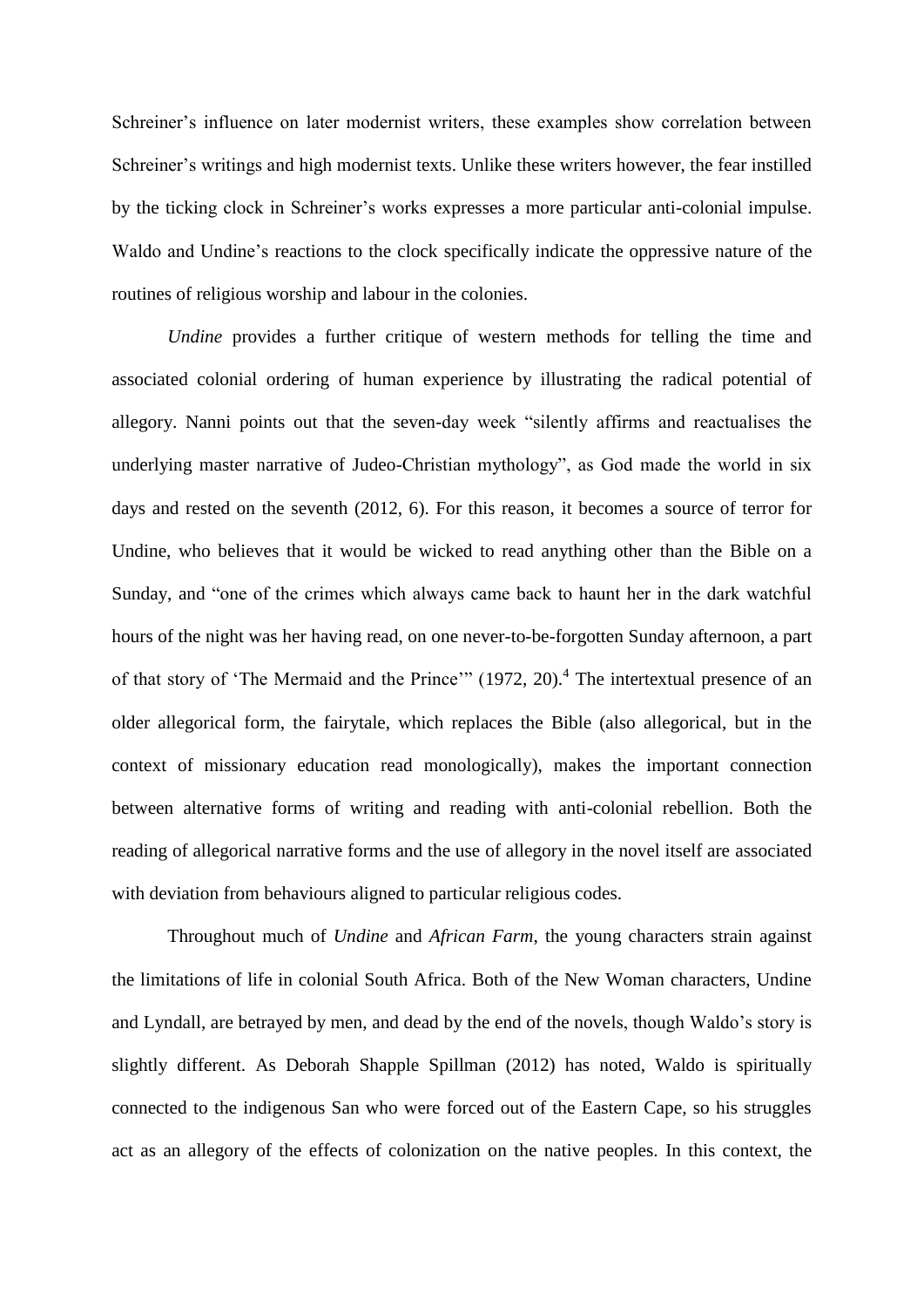death-tolling clock takes on a broader significance, as the deaths marked include those of the native people killed by the modern technologies of the colonizers. Over the course of the novel, Waldo rejects Christianity; endures the death of his father; receives a brutal whipping at the hands of the English trickster Bonaparte Blenkins; and finally is shattered by the loss of his soulmate, Lyndall. At the end, Waldo lies sleeping or dying, though this is a little more ambiguous than the deaths of the female characters. When Em, Lyndall's cousin and Waldo's childhood playmate, brings a drink of milk to Waldo, she places it down by his side so as not to disturb him:

The mother-hen was at work still among the stones, but the chickens had climbed about him and were perching on him.

[ … ]

Em did not drive them away; but she covered the glass softly at his side. "He will wake soon," she said, "and be glad of it."

But the chickens were wiser. (1998, 270)

In these closing lines of *African Farm*, Waldo finds comfort in his spiritual affinity for the natural world. This tendency to animism, illustrated so clearly earlier in the novel when Waldo asks "Lyndall, has it never seemed to you that the stones *were* talking to you?" (15), is a further expression of Waldo's relinquishing of imperialist Christianity. Here, Schreiner suggests the need to turn to alternative forms of knowledge derived from nature, rather than imperialist methods for organizing religion, labour and other human experience, in order to move beyond the limitations of colonial life. Waldo sits, resting against the wall of the waggon-house with his eyes closed, dreaming or dying. The significance of this blurring resonates throughout Schreiner's oeuvre. For Schreiner, both dreams and death cause rupture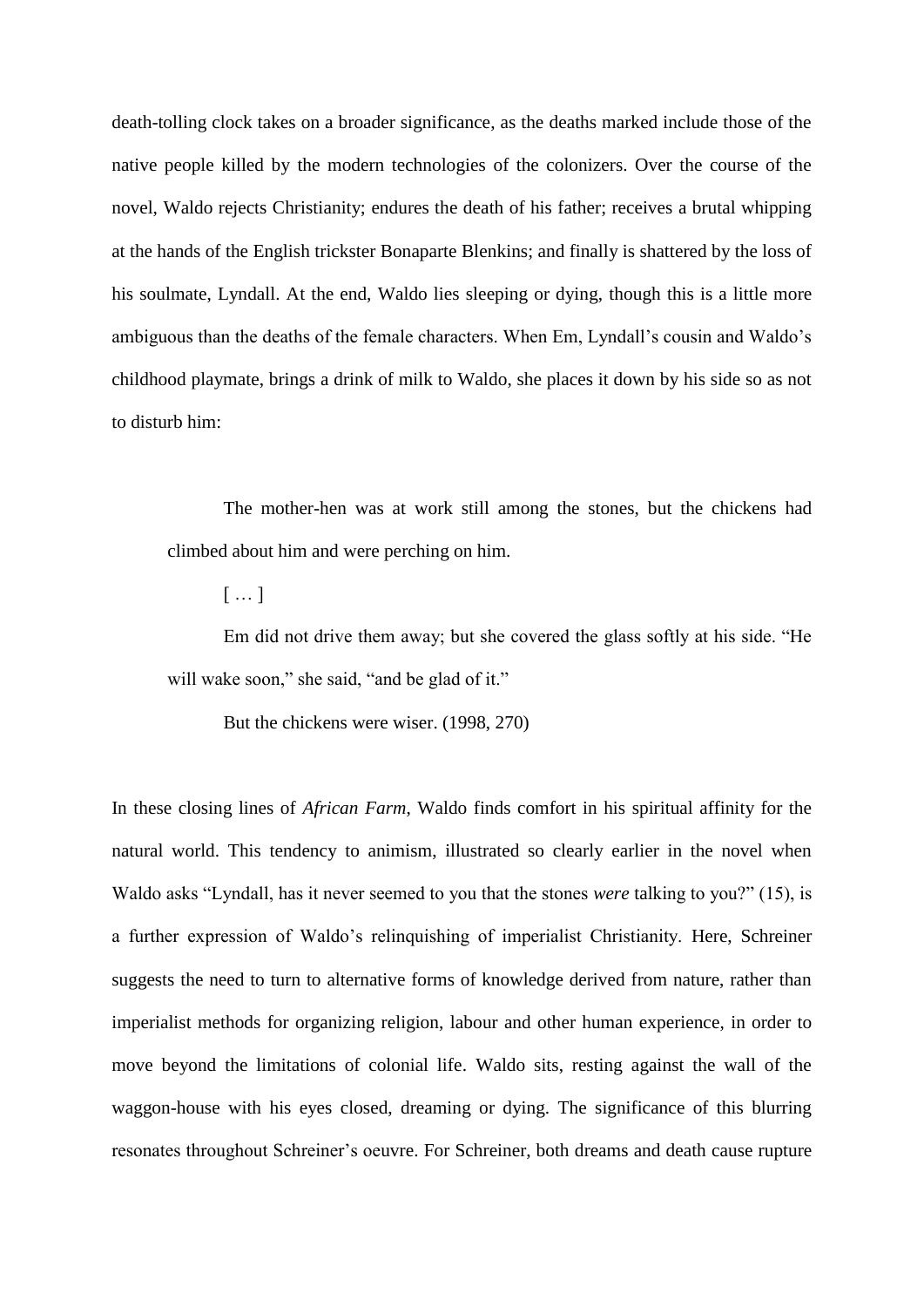and fragmentation as these states of being (or non-being) are outside of the parameters of colonial control. In this ending, Waldo's death-dreaming signals a change that interrupts chronological modes of organization, and suggests future potential for postcoloniality.<sup>5</sup> With this in mind, I turn now to a discussion of a short allegory by Schreiner to explore some of the ways that her experiments with temporality can be read as postcolonial.

## **Dream time**

In literature as in other art forms, dreams have long been used as method for time-travel, whether that be to visit past lives, revive memories, or to communicate visions of the future, warnings and portents. For Schreiner, the temporal flexibility offered by the dream facilitates its utility as an important source and site for theorizing empire. In her work, what I call "dream time" cannot be measured by "imperial clock time", and so metaphors of sleep enable explorations of the relationships between the potential worlds inhabited by dreams and the possibility of awakening to alternative futures. Schreiner described nearly all of her allegories as dreams, and she published them fairly widely in periodicals such as the *Women's Penny Paper*, *Fortnightly Review*, and Oscar Wilde's *The Woman's World*. Many of these texts also feature in letters to friends, and in the published collections *Dreams* (1890), *Dream Life and Real Life* (1893), and *Stories, Dreams and Allegories* (1923). Schreiner also published an allegorical novella, *Trooper Peter Halket of Mashonaland* (1897), which explicitly attacked Cecil Rhodes's expansionism and imperialism. The focus here however, is on "Three Dreams in a Desert", an allegory that rejects teleological accounts of history and western methods for organizing temporality by using dream to blur past, present and future, time and space.

Awareness of the radical future potential of the dream was not unique to Schreiner, of course. Dreams were discussed and examined by her circle, including her lifelong friend,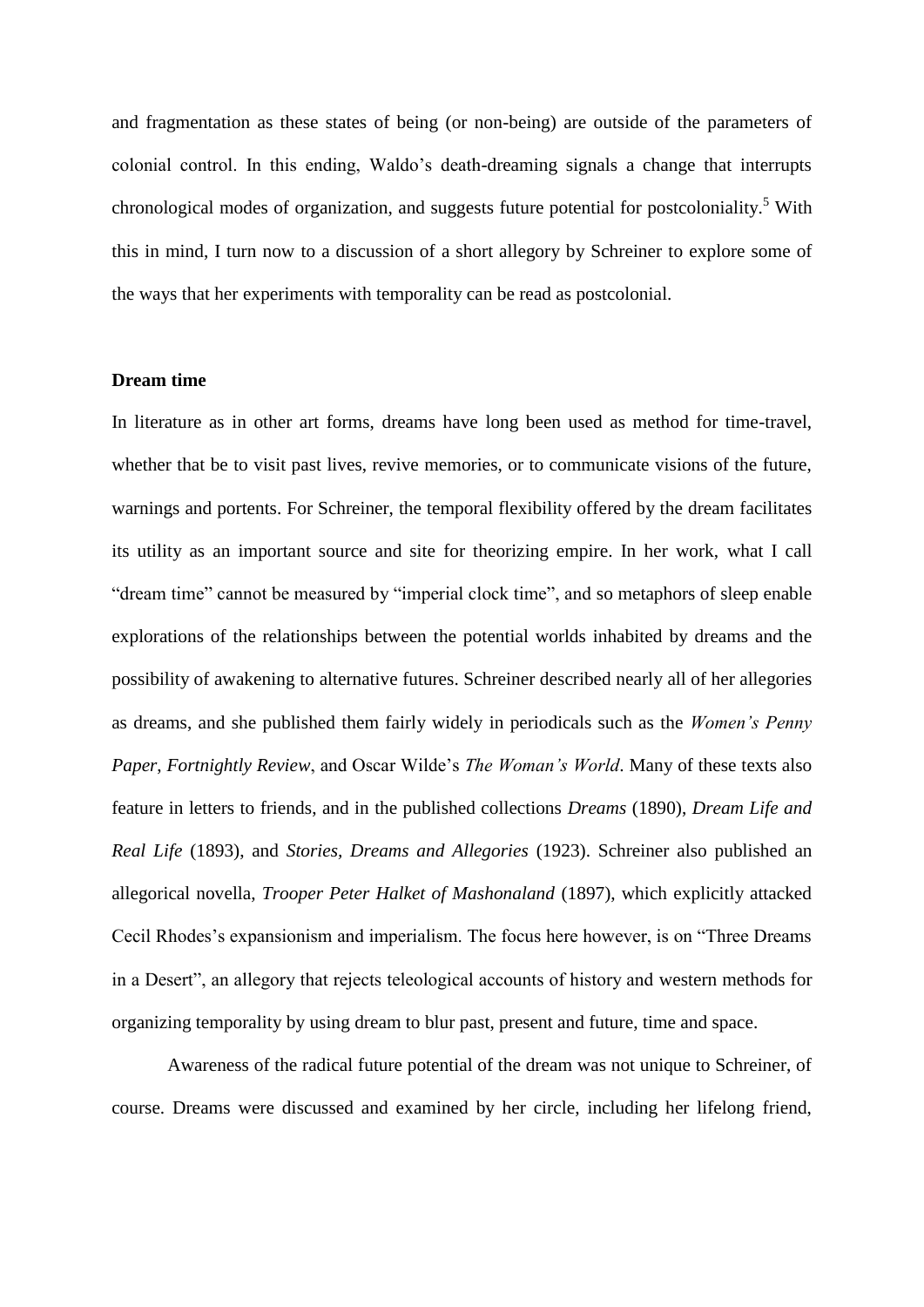sexologist and social reformer, Havelock Ellis. In his 1911 study, *The World of Dreams*, he describes a moment

When we have half awakened from a dream and are just able to realize that it was a dream, that dream constantly tends to appear in a more plausible or probable light than is possible a few moments later when we are fully awake. (1922, 233)

For both Ellis and Schreiner, the dream becomes a way to pursue change, though unlike in Ellis's study, which emphasizes the science and history of dreaming, Schreiner's understanding of dream blurs literary form, psychological experience and radical argument in ways analogous to allegory. This is explained in a letter to Ellis, dated 2 November 1888, when she describes her understanding of allegory as poetry:

I have come to the conclusion that only poetry is truth. [ … ] As soon as there is the form and the spirit, the passion and the thought, then there is poetry, or the living reality. I don't mean that I attain to true poetry – all I mean is that what makes a man strive after and seek to see the thing in that way is that it is the reality. It's the other that's fancy and fiction, and this that is real. (*Olive Schreiner Letters Online*)

The notion that the more complex, open-ended form of allegory, which allows for multiplicity of meanings, is in some sense truer to life, and able to convey radical ideas in clearer ways, underpins all of Schreiner's work. She argues here for the use of literary forms that do not close off meaning, but invite interpretation and express alternative potential "realities".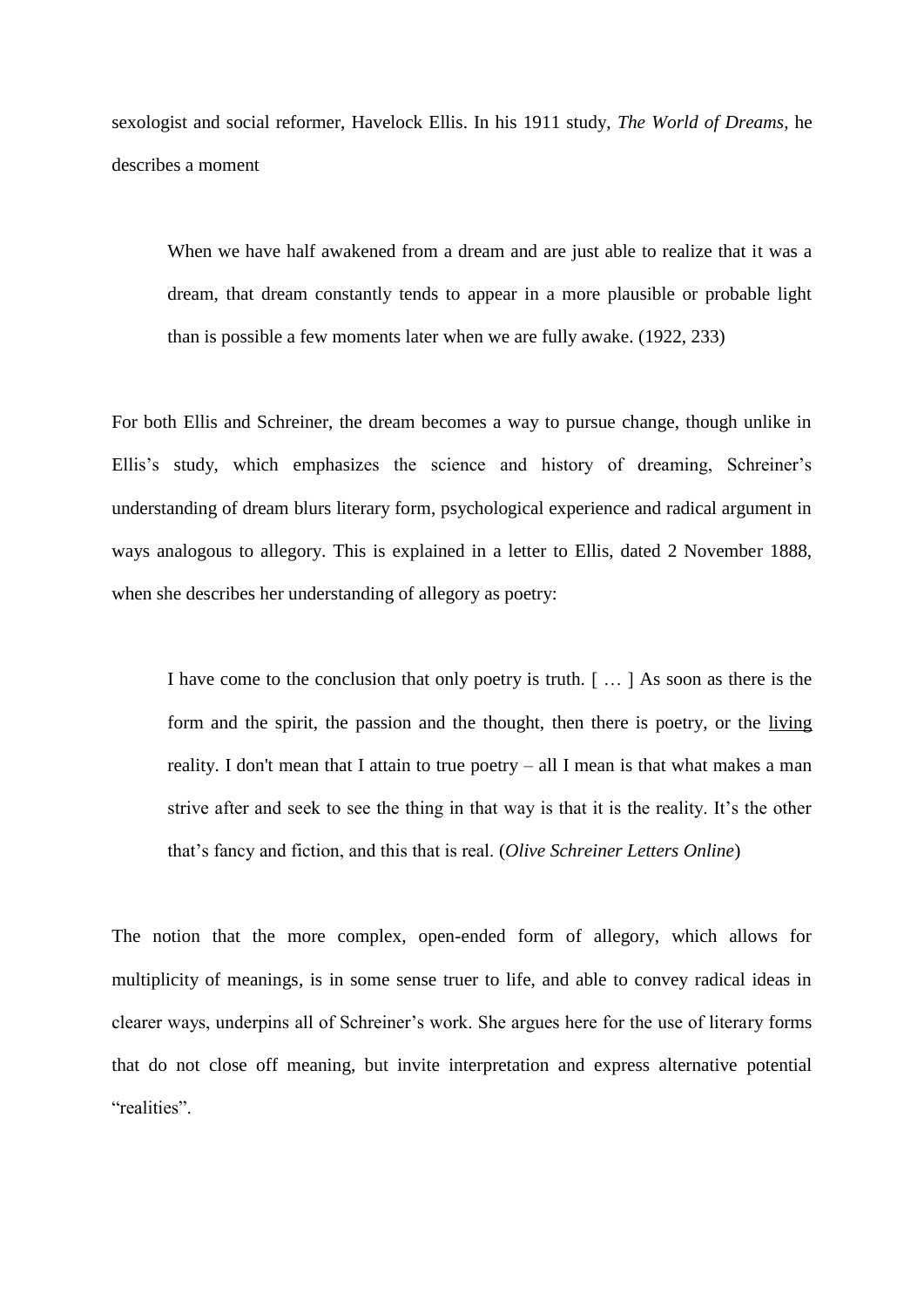Schreiner's preference for using non-realist dream-allegory can be explained by the challenge that the dream poses to traditional conceptions of history, and its flexibility in allowing for explorations of radically different futures. This view of Schreiner's allegories is supported by Claire Gill's recent essay on the publication history of *Dreams*, in which she notes that Schreiner's collection *"*anticipates modernism's self-conscious, formal departure from realist modes of narration by transcending the conventional boundaries of space and time" (2012, 317–318). Gill's reading is astute, though it does betray a commitment to timebound conceptions of modernism that this article refutes. In this context, the work of Benjamin may again be called upon given that Natalya Lusty and Helen Groth have recently noted that his conception of the dream "brings into view the dialectical relationship between sleeping and waking [ … ] as central to understanding the social and cultural processes of history" (2013, 2).

"Three Dreams in a Desert" opens with a traveller moving across an African plain in the heat of the day. He stops to find some respite from the oppressive sun and falls asleep. His first dream is of the mother of mankind lying prostrate in a desert. She is unable to move, as "the Age-of-dominion-of-muscular-force found her, and when she stooped low to give suck to her young, and her back was broad, he put his burden of subjection on to it, and tied it on with the broad band of Inevitable Necessity" (Schreiner 1894, 70). Whilst more obviously an allegory about female emancipation, the multiple meanings generated by the form enable an interpretation of the text as anti-imperialist too. Thus the "Age" and desert location allegorize the colonization of Africa, and the band, the ideological imperatives designed to keep both woman and African in submission. The "Age-of-nervous-force" arrives, and stabs and kills the "Age-of-muscular-force", cutting "the band that bound the burden to her back" (71). This can be read in light of Benjamin's essay on dreams and modernist surrealism, where he writes that "'Dreaming has a share in history. [...] Dreams have started wars, and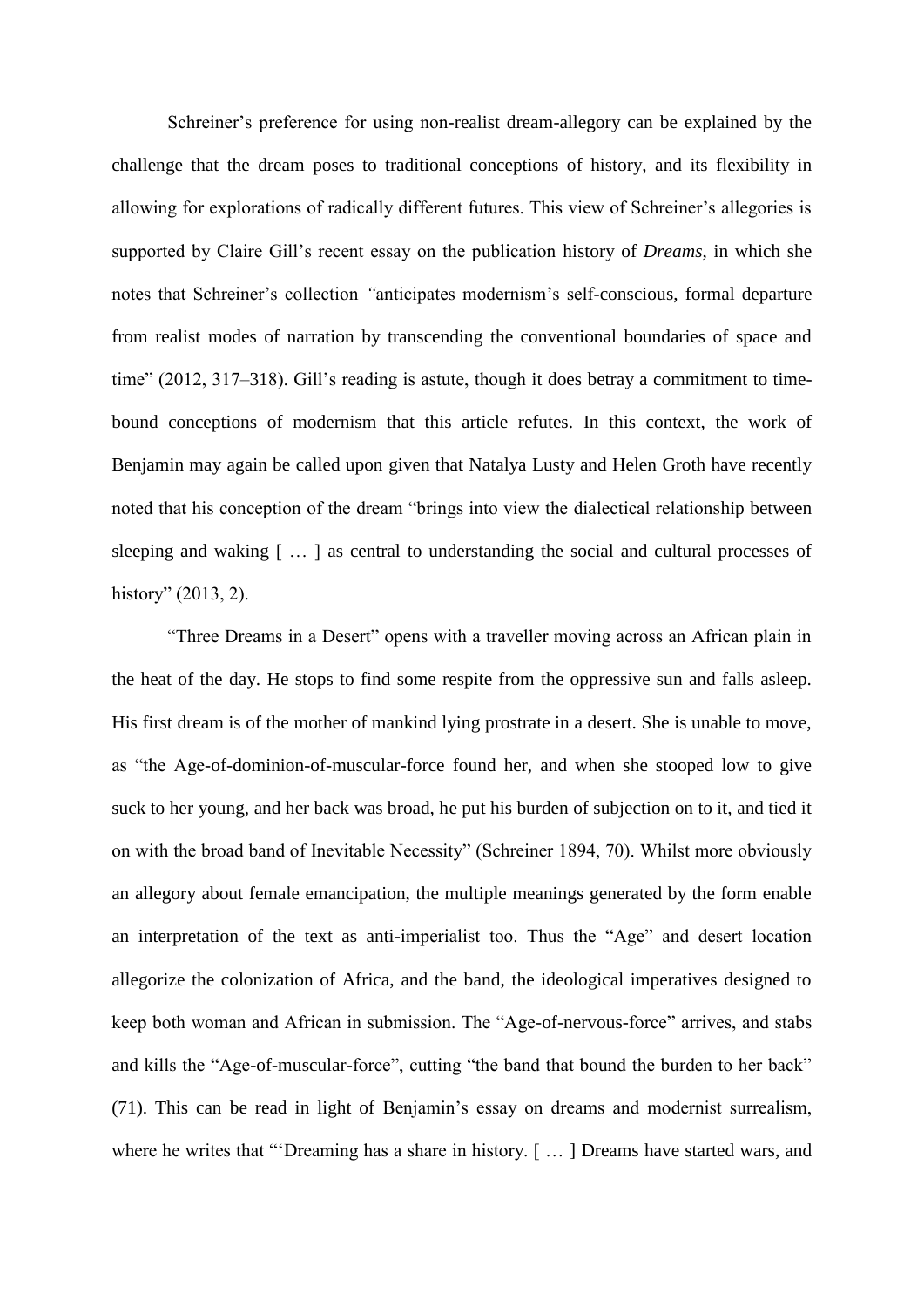wars, from the very earliest times, have determined the propriety and impropriety – indeed, the range – of dreams" (1999b, 3). The violence that occurs in Schreiner's text radically alters conventions and changes standards of behaviour. The knife used to free the woman is a product of "Mechanical Invention", a new technology that comes with colonialism, and which enacts a more confronting violence than the death-knelling mechanical clocks of *Undine* and *African Farm*. The "Age-of-Nervous-force" does not help the woman to rise, as "He cannot help her: *she must help herself*. Let her struggle until she is strong" (1894, 73). The onus here is on the colonizer to implement the initial freedom of Africans and women, though the allegory suggests that subsequent forms of external intervention will not help in the establishment of a postcolonial world. The dream concludes as "slowly the creature staggered on to its knees" (75). This strategic de-humanizing of the woman at the end may appear negative, though, remaining cognizant of Schreiner's emphasis on the environment as a site and source for change in *African Farm*, this shift from "woman" to "creature" suggests a reimagining of new forms of womanhood, more attuned to nature, that may emerge through postcolonialism. 6

The action of the narrative indicates that tools of modernity will enable the emancipation of woman and African, and this is echoed in the form, as Schreiner uses allegorical structures associated with sustaining dominant culture, including the Bible and Bunyan's *The Pilgrim's Progress* (1678), in order to forward politically progressive arguments. This "writing back" at the level of form using the tools of imperialist knowledge, namely Schreiner's religious education under her missionary parents, is evident in the religious imagery used in the second of the three dreams, including in the allegorical device of personification, no doubt inspired by Bunyan. In the second of the three dreams, the traveller imagines a woman seeking the "Land of Freedom" (1894, 76). Reason tells her the only way is across the water of Suffering, so the woman has to abandon her man-child, and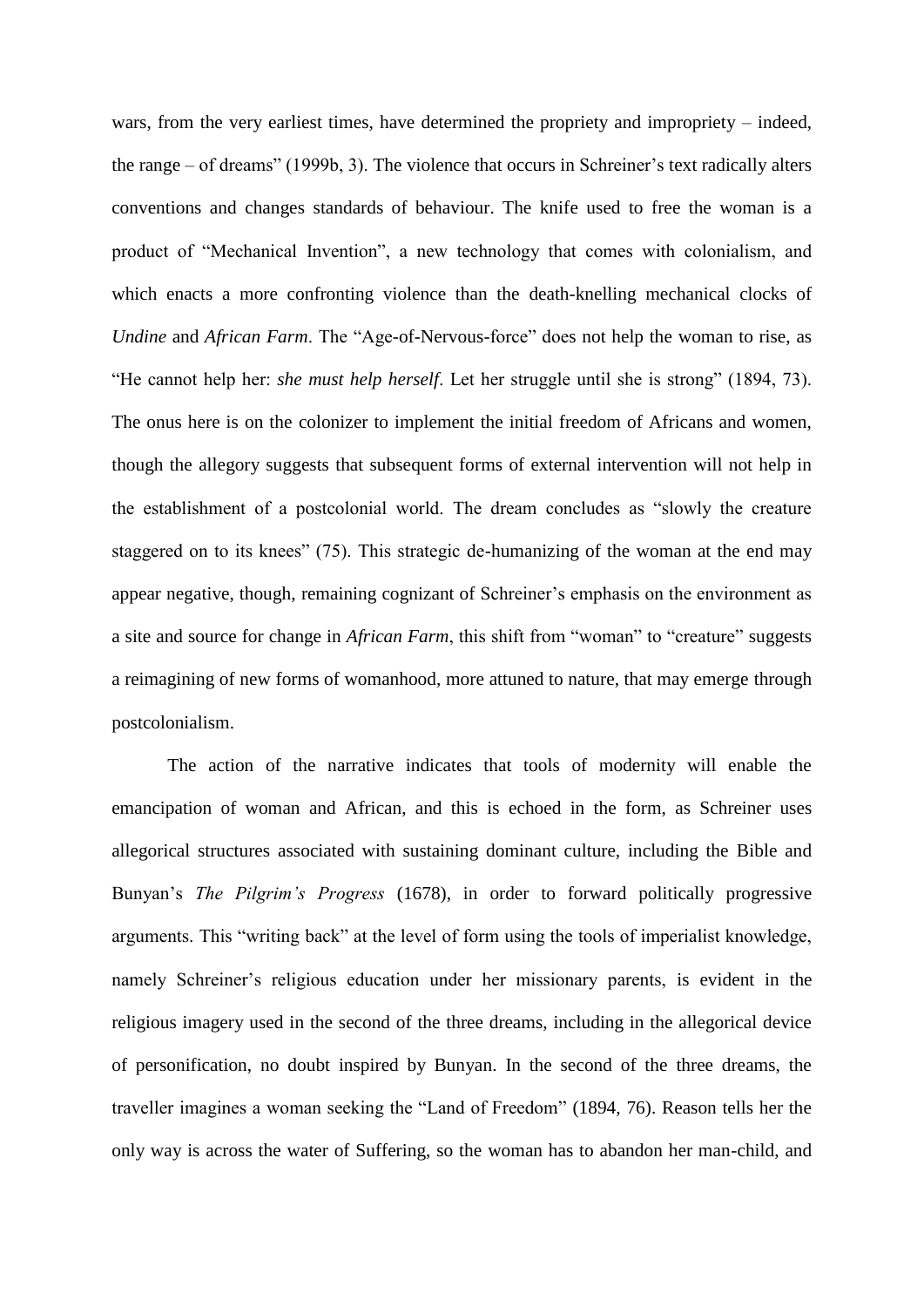shake off her "mantle of Ancient-received-opinions" and "shoes of dependence" (78). Reason then asks her:

"Have you seen the locusts how they cross a stream? First one comes down to the water-edge, and is swept away, and then another comes and then another, and then another, and at last with their bodies piled up a bridge is built and the rest pass over." (82)

The idea of self-sacrifice as necessary for human development does not draw inspiration from modes of progress governed by human culture, but through learning from nature. Schreiner dreams a location outside of a narrowly conceived view of teleological history in order to reconceive the present. This intertwining of natural life and structures with the history of mankind that was present in the chronotopic landscapes of *African Farm* and *Undine*, now becomes a method through which to achieve postcoloniality. Schreiner advocates collaboration, self-sacrifice and unity between humans as well as the natural world in order to dream the "Land of Freedom".

In the final of the three dreams, the traveller imagines himself in a land, where "on the hills walked brave women and brave men, hand in hand", and when the traveller asks where he is, he is told: "IN THE FUTURE" (84). This final dream can be read in dialogue with one of the many disparate texts collected in Benjamin's *Arcades Project*, the Paris exposé of 1935, in which he writes that: "Every epoch, in fact, not only dreams the one to follow, but, in dreaming, precipitates its awakening" (1999a, 13). When the dream ends, the traveller wakes as "the sun passed down behind the hills; but I knew that the next day he would arise again" (85). The rising of a new sun the following day to mark the start of a period no longer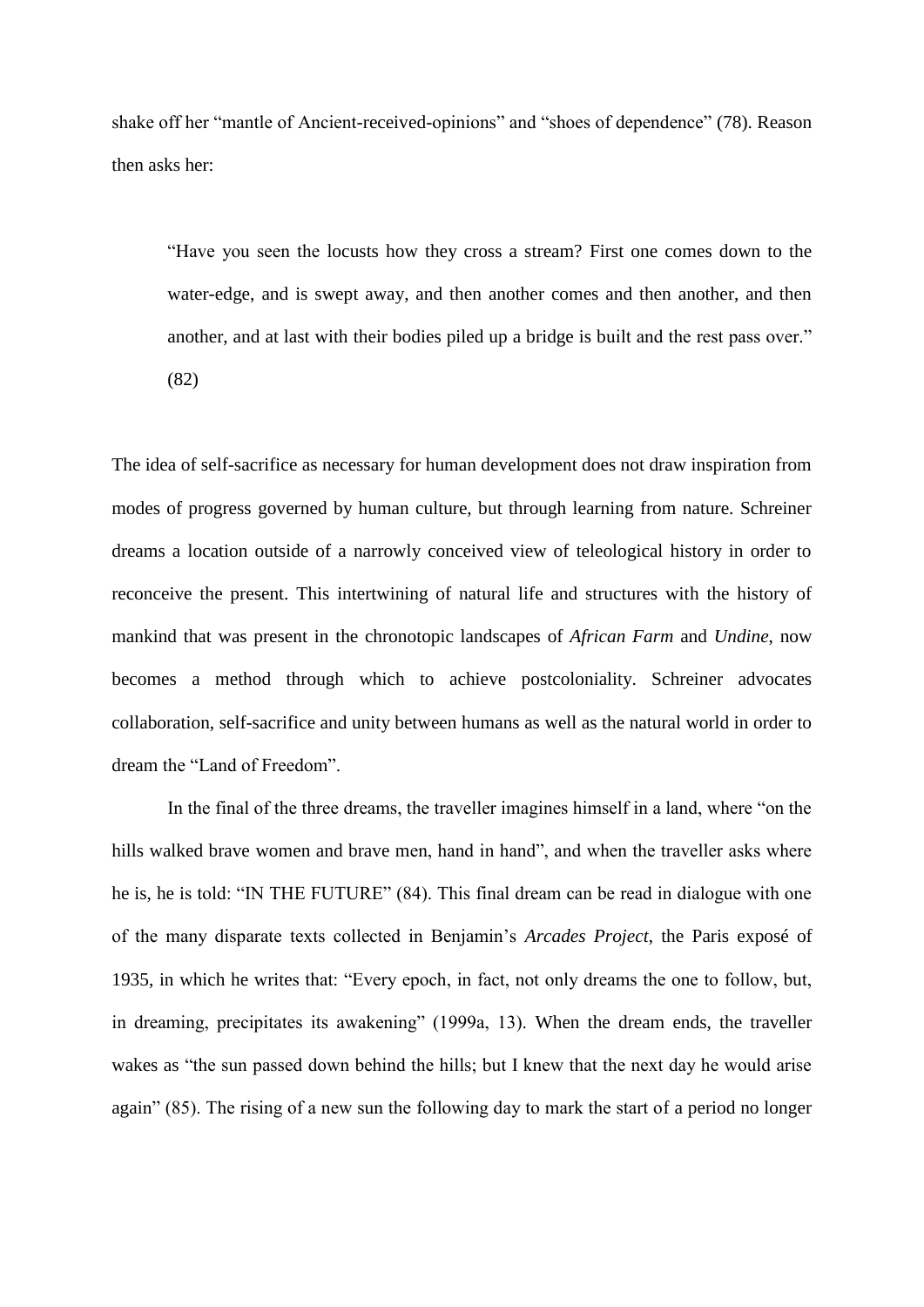characterized by suffering, oppression and inequality, as life under colonial rule is, suggests that Schreiner's future postcolonial world will be in harmony with natural cycles.

"Imperial clock time", as a tool of colonial control that also informs the structure of realist narratives, is resisted in Schreiner's writings. At the level of both argument and form – anti-imperialism and the fragmented "dream time" of allegory – the three early examples of Schreiner's work examined in this article can be seen to challenge dominant culture. Through allegory, Schreiner dismantles simplistic causal accounts of historical events and master narratives of progress so prominent in various strands of Victorian thinking in order to reveal them as imperialist strategies. Her antipathy towards realist novel forms stemmed from the view that they are insufficiently flexible and unable to convey the full scope of her radicalism. This indicates that new methodologies, disassociated from realism, are required to interpret Schreiner's complex and challenging texts, whilst the act of analysing Schreiner as a modernist or postcolonialist itself proposes an anti-developmental narrative that revises the chronologies and geographies that have long governed our understanding of both movements. In dreaming the epochs that follow, or rather, by showing that epochs contain within them fragments of the past and thoughts of the future, Schreiner's texts provide admittedly problematic, but nevertheless important, examples of formal experimentation and anticolonial politics that predate traditional definitions of the categories of literature and culture labelled modernism and postcolonialism.

# **Notes**

1

<sup>&</sup>lt;sup>1</sup> Olive Schreiner began writing *Undine: A Queer Little Child* in 1873 and likely abandoned the text some time before 1877. She never intended to publish the novel, and it remained incomplete at the time of her death in 1920. It is possible that her husband, Samuel Cron Cronwright-Schreiner, modified the manuscript in now unknown ways, before publishing it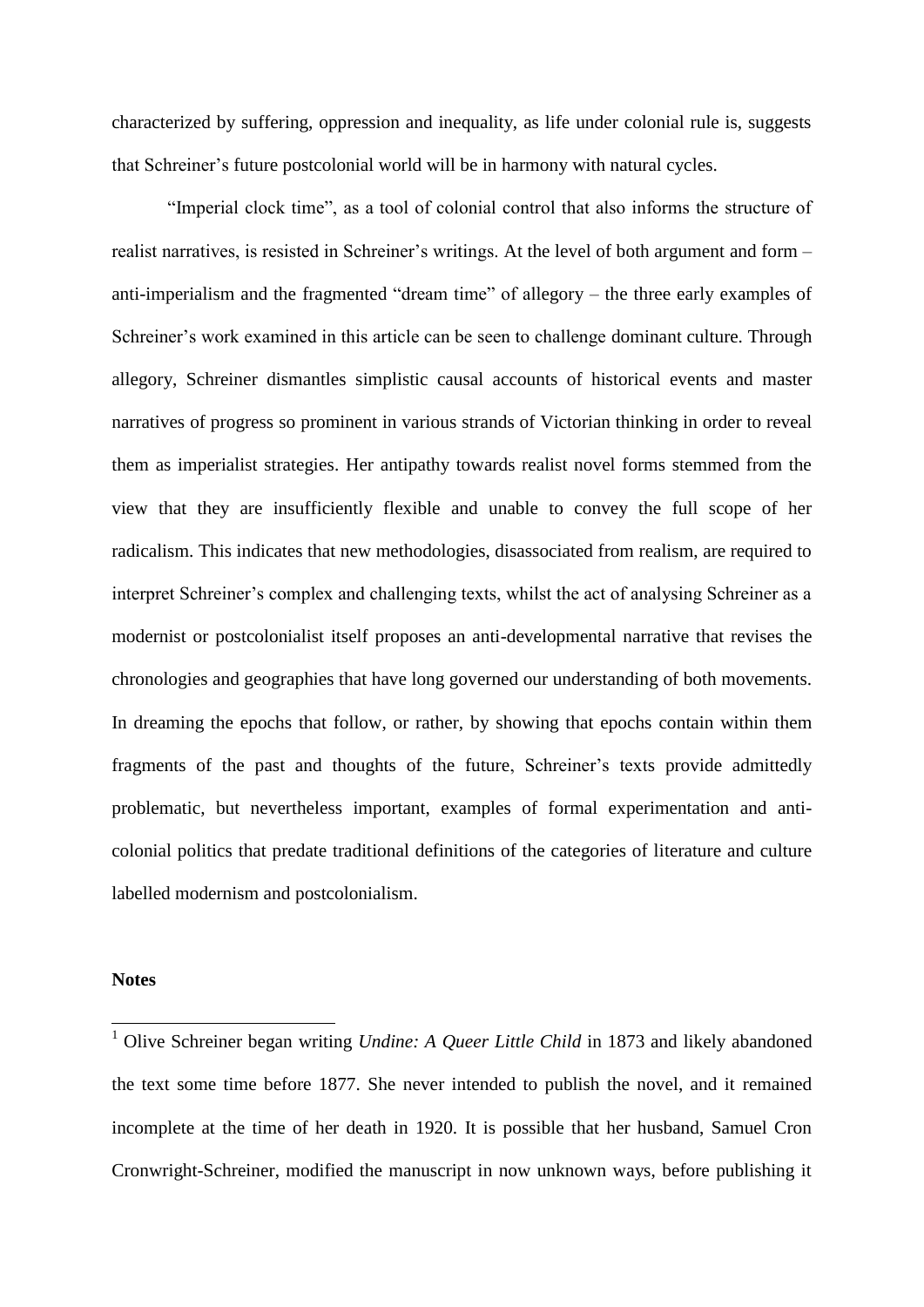in 1929. *The Story of An African Farm* was also written in the 1870s. Schreiner took the manuscript with her to England in 1881, where it was published in 1883. "Three Dreams in a Desert" was first published in 1887, and reprinted in the collection *Dreams* (1890).

<sup>2</sup> Anna Snaith (2014, 36–66) provides a welcome recent attempt to consider the anticolonialism of Schreiner's final novel, *From Man to Man* (1926), in a modernist context.

 $3$  It is significant to note that Schreiner once told her husband that she intended to write "The Hunter" (the central allegory that appears in *African Farm*) "on the bones of a sheep's head" (1973, 147). A slightly edited version of "The Hunter" was later reprinted in *Dreams* (1890).

<sup>4</sup> Schreiner's Undine shares her name with an Ancient Greek water nymph, and an "undine" is another term for a water elf or spirit, closely associated with the mermaid.

 $<sup>5</sup>$  The term "postcoloniality" is used here because it retains "resistant pressure and agency"</sup> and recognizes the complexity of "interminglings of structural forces with local, personal experience" (Young 2001, 57).

# **Notes on Contributor**

1

Jade Munslow Ong is Lecturer in Nineteenth-Century Literature at the University of Salford. She gained a PhD from the University of Manchester in February 2013 for a thesis on Olive Schreiner and primitivism.

# **References**

Atkins, Keletso. 1993. *The Moon is Dead! Give Us Our Money! The Cultural Origins of an African Work Ethic, Natal, South Africa, 1843–1900*. Portsmouth, NH: Heinemann. Barrows, Adam. 2011. *The Cosmic Time of Empire: Modern Britain and World Literature.*  Berkeley and Los Angeles, CA: University of California Press.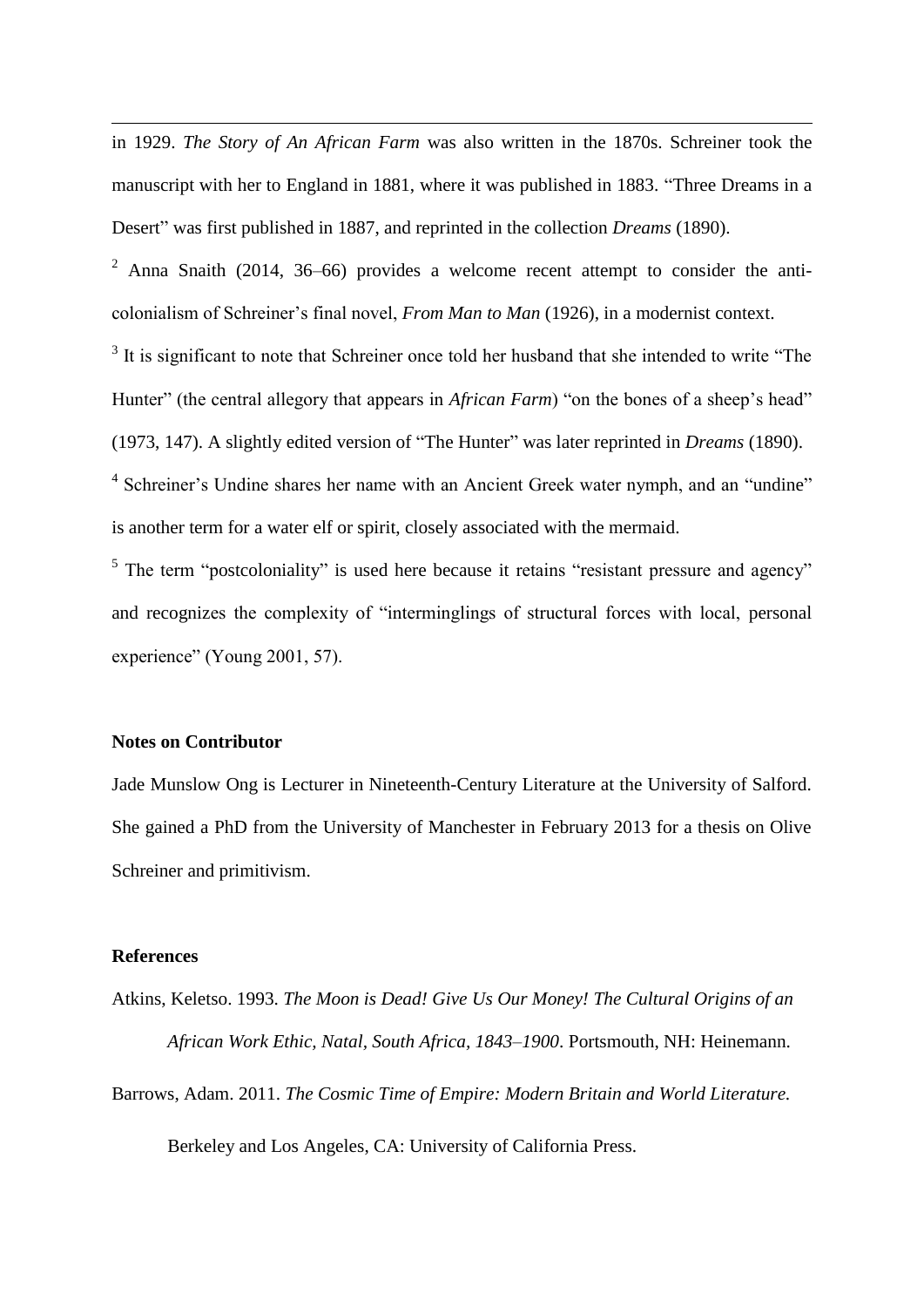- Benjamin, Walter. 1999a. *The Arcades Project*, translated by Howard Eiland and Kevin McLaughlin, edited by Rolf Tiedemann. Cambridge, MA and London: Belknap Press.
- Benjamin, Walter. 1999b. "Dream Kitsch: Gloss on Surrealism." In *Selected Writings: 1927– 1934*, edited by Michael Jennings, 3–6. Cambridge, MA: Belknap Press.
- Benjamin, Walter. 2003. *The Origin of German Tragic Drama*, translated by John Osborne, 159–235. London: Verso.
- Berkman, Joyce Avrech. 1989. *The Healing Imagination of Olive Schreiner: Beyond South African Colonialism*. Amherst, MA: University of Massachusetts Press.
- Booth, Howard J. and Nigel Rigby. 2000. *Modernism and Empire.* Manchester: Manchester University Press.
- Brooker, Peter, Andrzej Gasiorek, Deborah Longworth and Andrew Thacker. 2010. *The Oxford Handbook of Modernisms*. Oxford: Oxford University Press.

Childs, Peter. 2000. *Modernism.* London: Routledge.

1

- Childs, Peter. 2007. *Modernism and the Post-Colonial: Literature and Empire 1885–1930.* London: Continuum.
- Cronwright-Schreiner, Samuel Cron. 1973. *The Life of Olive Schreiner*. New York: Haskell House Publishers.
- Doyle, Laura, and Laura Winkiel. 2005. *Geomodernisms: Race, Modernism, Modernity*. Bloomington, IN: Indiana University Press.
- Ellis, Havelock. 1922. *The World of Dreams*. Boston and New York: Houghton Mifflin Company.
- Friedman, Susan Stanford. 2006. "Periodizing Modernism: Postcolonial Modernities and the Space/Time Borders of Modernist Studies." *Modernism/Modernity*. 13.3: 425–443.
- Gill, Claire. 2012. "Olive Schreiner, T. Fisher Unwin and the Rise of the Short Fiction Collection in Britain." *English Literature in Transition 1880-1920*. 55.3: 315–338.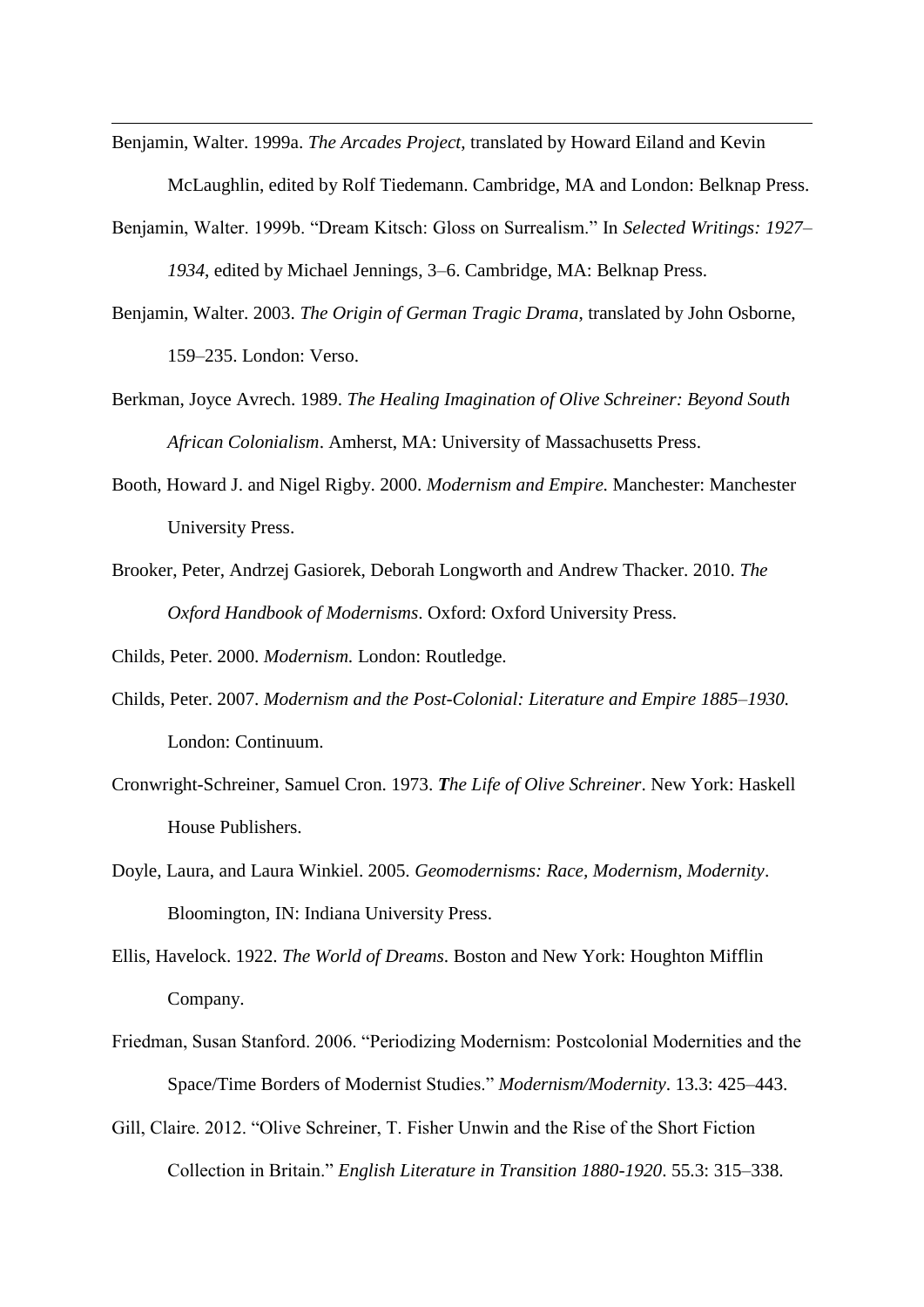David Leon Higdon. 1977. *Time and English Fiction.* London: Macmillan.

1

- Jameson, Fredric. 1990. "Modernism and Imperialism." In *Nationalism, Colonialism and Literature,* edited by Terry Eagleton, Fredric Jameson and Edward Said, 42–66. Minneapolis: University of Minnesota Press.
- Jameson, Fredric. 1986. "Third-World Literature in the Era of Multinational Capitalism." *Social Text* 15: 65–88.
- Joyce, James. 1973. *A Portrait of the Artist as a Young Man.* Harmondsworth: Penguin.

Lawrence, D.H. 1987. *Women in Love*. Cambridge: Cambridge University Press.

- Lusty, Natalya and Helen Groth. 2013. *Dreams and Modernity: A Cultural History*. Abingdon and New York: Routledge.
- McClintock, Anne. 1995. *Imperial Leather: Race, Gender and Sexuality in a Colonial Context.* London: Routledge.
- Monsman, Gerald. 1991. *Olive Schreiner's Fiction: Landscape and Power*. New Brunswick, NJ: Rutgers University Press.
- Murphy, Patricia. 2001. *Time is of the Essence: Temporality, Gender and the New Woman*. Albany, NY: State University of New York Press.
- Nanni, Giordano. 2012. *The Colonisation of Time Ritual, Routine and Resistance in the British Empire.* Manchester: Manchester University Press.

*Olive Schreiner Letters Online* (accessed April 11, 2014). [http://www.oliveschreiner.org](http://www.oliveschreiner.org/)

- Patke, Rajeev S. 2013. *Modernist Literature and Postcolonial Studies.* Edinburgh: Edinburgh University Press.
- Schreiner, Olive. 1894. *Dreams*. London: T. Fisher Unwin.
- Schreiner, Olive. 1998. *The Story of an African Farm*. Oxford: Oxford University Press.
- Schreiner, Olive. 1972. *Undine*. New York: Johnson Reprint Corporation.